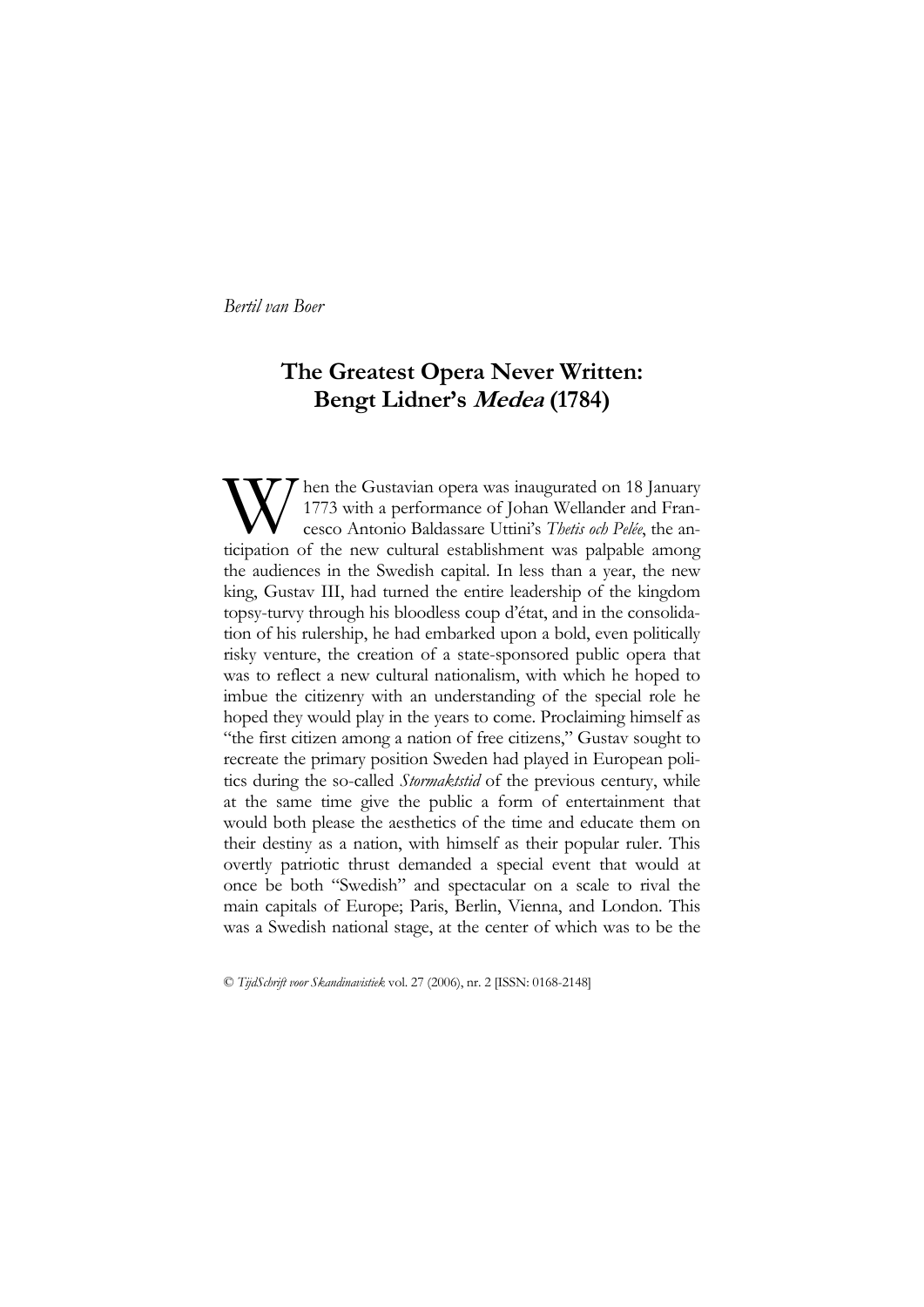new Royal Opera.<sup>[1](#page-1-0)</sup>

<u>.</u>

The event was a bold stroke that would be so audacious that it would either make or break this new theatre, a work so advanced and spectacular that the future of the Swedish language as a cultural focal point would either stand or fall with a single performance. As Ehrensvärd so succinctly states: "[The way] was to begin with that which other nations ended: to create a grand opera."<sup>[2](#page-1-1)</sup>

The reasoning behind this decision was logical and concise; Ehrensvärd summarized it in the following manner:

An opera that contains a pleasant and attractive music, a wellconceived ballet, decorative costumes, pretty and well-painted decorations, is so captivating that the eye, ear, and other senses are pleased all at once. Through this one eventually becomes used to the language, whose harshness is softened by a captivating music; one eventually finds words and expressions more gentle, one should find them more serviceable, and eventually one comes to like his own language. An opera can be given many times in a row; one always seems to find some-thing new to see and hear.<sup>[3](#page-1-2)</sup>

<span id="page-1-0"></span>The general literature on the Gustavian opera is, of course, rather substantial. Some of the main sources are *Gustavian Opera: Swedish Opera, Dance and Theatre 1771-1809*, ed. Inger Mattsson (Stockholm: Kungliga Musikaliska Akademien, 1991); Nils Personne, *Svenska Teatern* (Stockholm: Wahlström och Widstrand, 1918); *Frihetstid och Gustaviansk Tid 1720-1810, Musiken i Sverige II*, ed. Leif Jonsson and Anna Ivarsdotter-Johnson (Stockholm: Fischer, 1993); and Marie-Christine Skuncke and Anna Ivarsdotter, *Svenska operas födelse* (Stockholm: Atlantis, 1998). See also the literature contained therein.

<span id="page-1-1"></span>Ehrensvärd, Gustaf Johan. *Dagboksanteckningar förda vid Gustaf III:s hof*. 2 Vols. Ed. by E. V. Montan (Stockholm: P. A. Norstedt & Söner, 1877), p. 216; see also Oscar Levertin, *Teater och Drama* (Stockholm: Bonniers, 1918), pp. 9-10; Personne, *Svenska Teatern*, pp. 89-90; Beth Hennings, *Gustav III: en biografi* (Stockholm: P. A. Norstedt & Söner, 1957), p. 181.

<span id="page-1-2"></span><sup>3</sup> Ehrensvärd, *Dagboksanteckningar*, p. 216.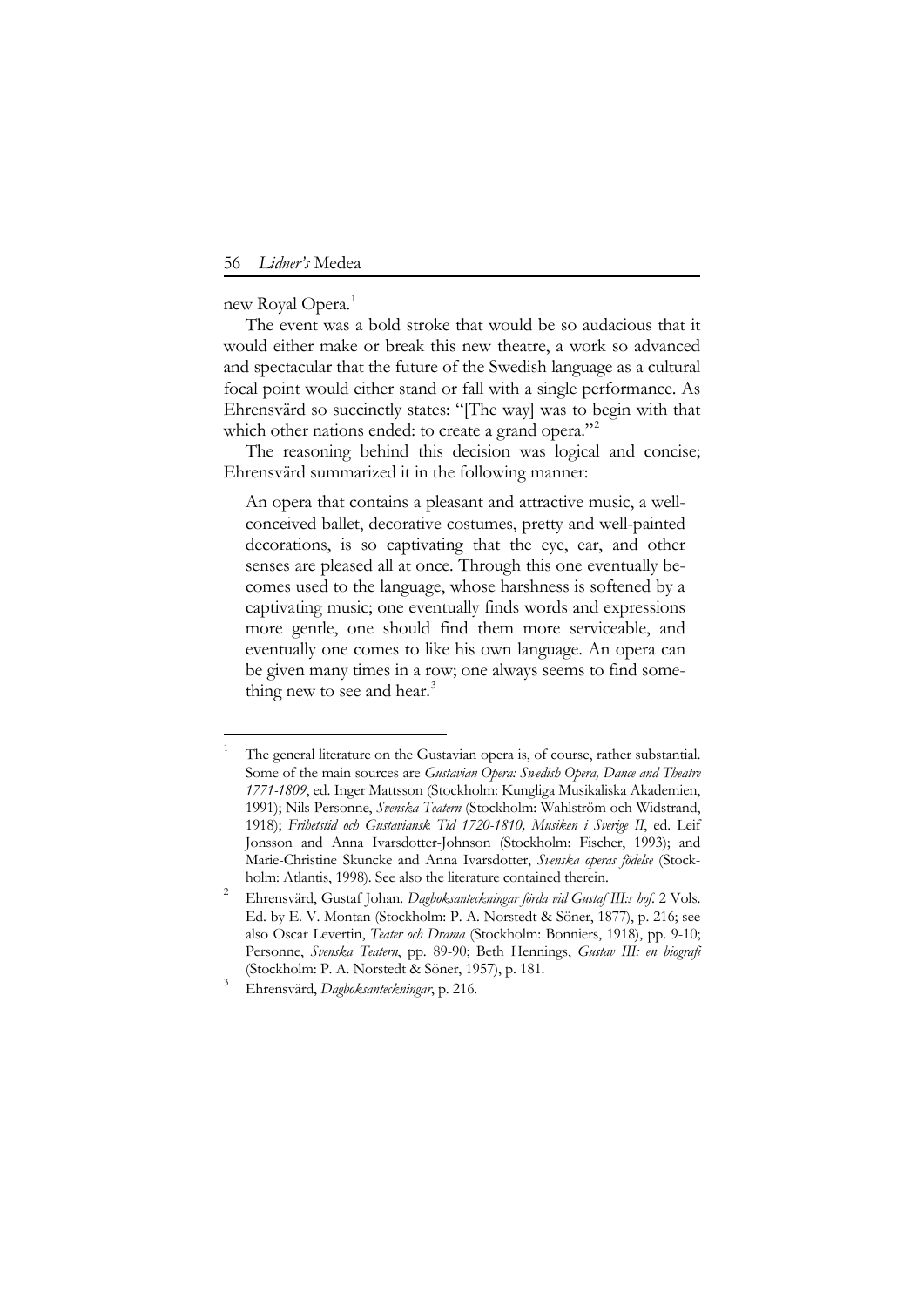One cannot fault this (and Gustav's) logic, and the premiere of *Thetis* proved the point perfectly[. For awhile, the King could bask](#page-2-0)  [in the glow of this success, but as the year wore on, it was clear](#page-2-0)  that, as heady a start as *Thetis* [had been, some sort of sequel was](#page-2-0)  [needed both to point the new Royal Spectacles towards the future](#page-2-0)  [and to follow through with the precedent established by this inau](#page-2-0)[gural work. A variety of projects were embarked upon, and over](#page-2-0)  [the next several months a trend could be discerned. Operas on](#page-2-0)  [Classical subjects, while not particularly "Swedish," did conform to](#page-2-0)  [the cultural preferences of the time and linked Swedish opera to re](#page-2-0)[form opera on the continent, first by using derivative librettos from](#page-2-0)  [mostly French sources, second by importing and "improving" sev](#page-2-0)[eral seminal foreign works by recognized masters in the field](#page-2-0)  [\(Christoph Willibald von Gluck and Niccolo Piccinni\), and finally,](#page-2-0)  [by adapting the works of the most famous foreign composers with](#page-2-0)  [sometimes clever updates provided by local musical talent. The](#page-2-0)  [second trend was found in works based upon Swedish history for](#page-2-0)  [which no specific operatic precedents existed, and therefore there](#page-2-0)  [was a need for originality, both in text and music, in order that](#page-2-0)  [these be distinguished from continental models. The second work,](#page-2-0)  [an enlargement of George Fredrick Handel's popular serenata](#page-2-0) *Acis & Galatea*[, premiered in May of 1773, followed a few months later](#page-2-0)  [by a rendition of Gluck's seminal](#page-2-0) *Orfeo ed Euridice*. <sup>4</sup> Both of these conform to the first model, albeit with significant differences: the former includes a massive alteration of the plot and considerable new music by Hinrich Philip Johnsen, while the latter is "updated" to include a more modern orchestration and leading singers. Kathleen Hansell has pointed out that the Stockholm version for tenor

<span id="page-2-0"></span><sup>3</sup> Ehrensvärd, *Dagboksanteckningar*, p. 216.

<sup>4</sup> For information on these works, see Alan Swanson and Bertil van Boer, "A Swedish Reinterpretation of Handel's *Acis and Galatea*." *Scandinavian Studies* 65 (1993): pp. 29-49 and Kathleen Kuzmick Hansell, "Gluck's *Orpheus och Euridice* in Stockholm," in *Gustavian Opera*, 253-280. See Note 1.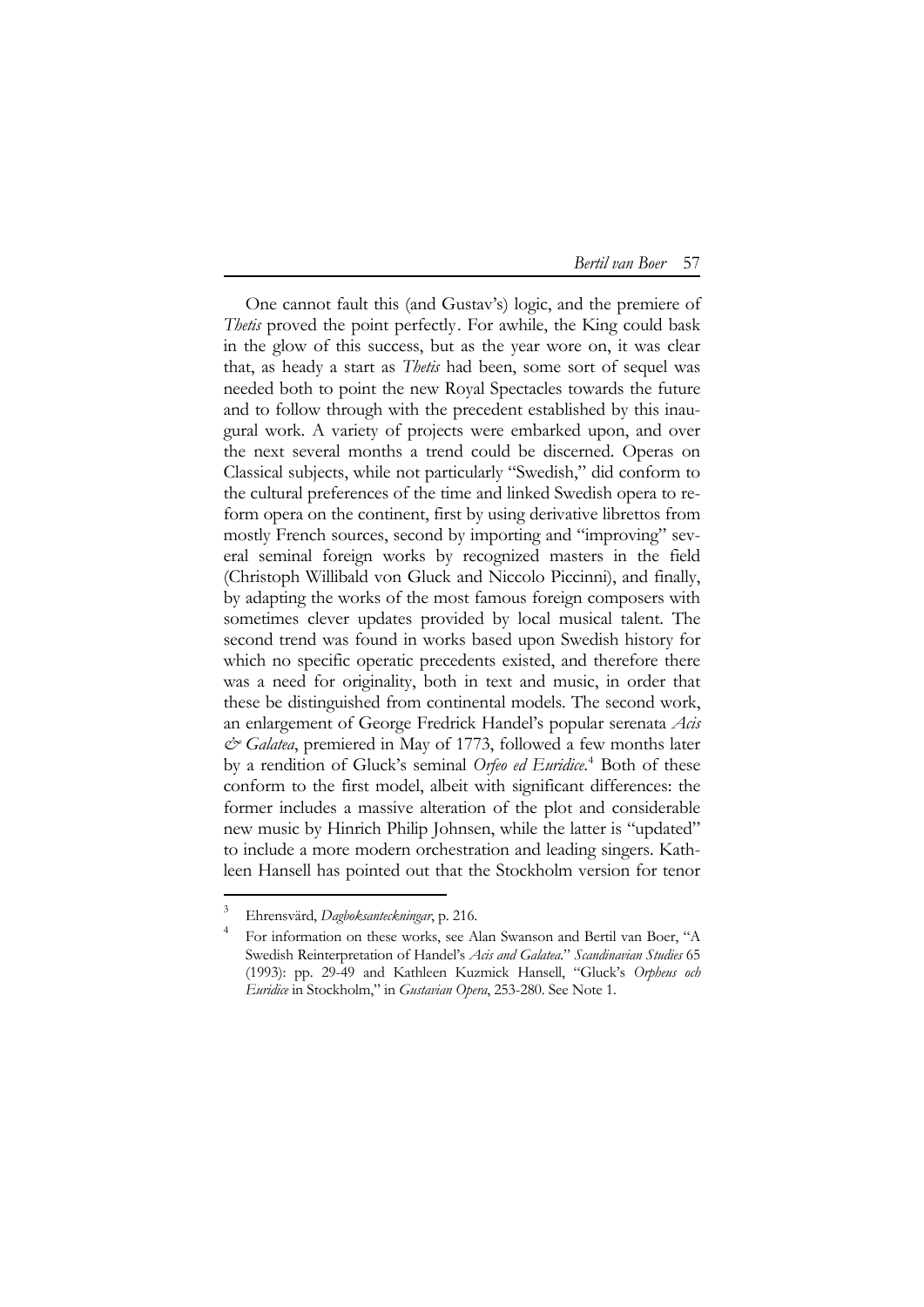instead of alto castrato predated Gluck's own voice shift by several months.<sup>[5](#page-3-0)</sup> In January of 1774, the first Swedish work appeared, Gustav Fredrick Gyllenborg's *Birger Jarl*, to great public approbation like its predecessors. As no model existed for this new type of Swedish work, a format had to be created. This became the *drama med sång*, a unique blend of mostly spoken drama with extensive musical insertions; in the case of *Birger Jarl*, the latter included both a large number of ballet movements (including national dances such as the "Vingåker Dans" and the dance of the Lappish Seers) and arias by both Uttini and Johnsen, as well as an entire one-act insertion "Classical" opera, *Æglé*, by Johnsen.

The intellectually vibrant first days of the Gustavian opera thus established a direction, and in the anticipation that its initial success would continue to grow along the lines the King intended, there was a flurry of activity, particularly among those closely attached to Gustav's court. According to court gossip and diarist, Johan Fischerström, most of those with literary ambitions were hard at work on libretti in the hopes that their work would be accepted by the opera, and in turn their own fame and visibility would thus in-crease.<sup>[6](#page-3-1)</sup> This activity was encouraged by the King, who in order not to take on the appearance of favoritism, delegated the adjudication to organizations that he had created; the Royal Academy of Music and the Vitterhetsakademi. There potential new works were vetted and critiqued, and although the King certainly had the final say, their decisions were often key to the development of the future of Swedish opera.

The main concern with the trends as they evolved was that the subject matter was often either too imitative or too commonplace

<span id="page-3-1"></span><span id="page-3-0"></span><sup>5</sup> See Hansell, "Gluck's *Orpheus*," pp. 261-262.

<sup>6</sup> See Johan Fischerström, *En gustaviansk dagbok* (Stockholm: Bröderna Lagerström, 1951), p. 110. In his entry for 6 November, the chatty Fischerström notes that "det är nu le gout du temps at[t] skrifva Operar, så inbillar sig hvar och en at[t] kunna melera sig."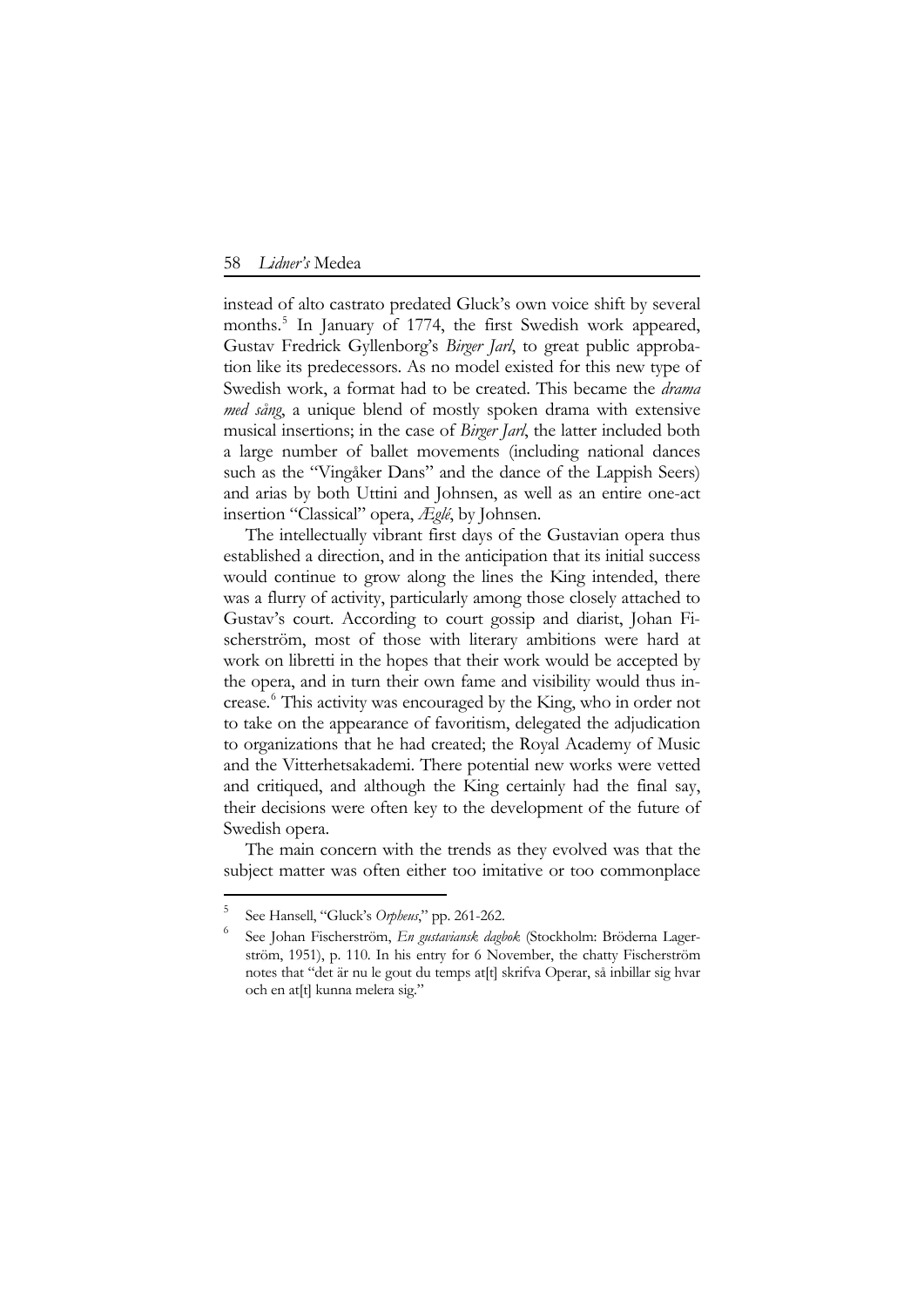to achieve acceptance. During the course of the next decade, numerous attempts, such as Simmingsköld's *Zephyr et Flore*, were written off as too mundane, while those that did achieve production– Grétry/Johnsen's *Cephal och Procris*, Walter's *Adonis*, and Uttini's *Aline*–could hardly be considered extraordinary. The search for Swedish originality, irrespective of which trend librettists and composers sought to employ, was often subject to political whim and strong critical reaction, though the concept at least served as the starting point for any adjudication of a new work (and, of course, Gustav himself as the final arbiter). In 1774, for instance, Fischerström noted that Carl Michael Bellman's original attempt entitled *Fiskarena* was returned for "revisions," since it was considered too prolix with a plethora of detailed stage directions.<sup>[7](#page-4-0)</sup> In 1779 a newcomer to Sweden, composer Joseph Martin Kraus, teamed with his colleague and fellow Göttingen University student Carl Stridsberg to submit the three-act opera *Azire*, the plot of which involved dark Scandinavian forests and crags, evil trolls, and mystical spirits. Kraus reported in a letter to his parents in 1779 that the work was set aside due to internal politics, but many years later his student, Per Frigel, noted that the real reason was that the work was dark and foreboding, the characters wild and untamed, the emotions raw, all of which probably disturbed the sensibilities of the Academy's adjudicators unused to such unbridled passion in the music, in particular the director of the Royal Opera, Friherr Adolf Frederik von Barnekow.<sup>[8](#page-4-1)</sup> Although this work was not approved for production, it nonetheless had a considerable impact on the for-

<sup>7</sup> Ibid.

<span id="page-4-1"></span><span id="page-4-0"></span><sup>8</sup> See Irmgard Leux-Henschen, *Joseph Martin Kraus in seinen Briefen* (Stockholm: Reimers, 1978), pp. 29-31 and Richard Engländer, *Joseph Martin Kraus und die gustavianische Oper* (Uppsala: Almqvist och Wiksell, 1943), pp. 99-103. Frigel's comments were contained in a summary of Kraus's music published as the proceedings for a special celebration of the composer in 1798, the *Åminnelsetal öfver Kraus*.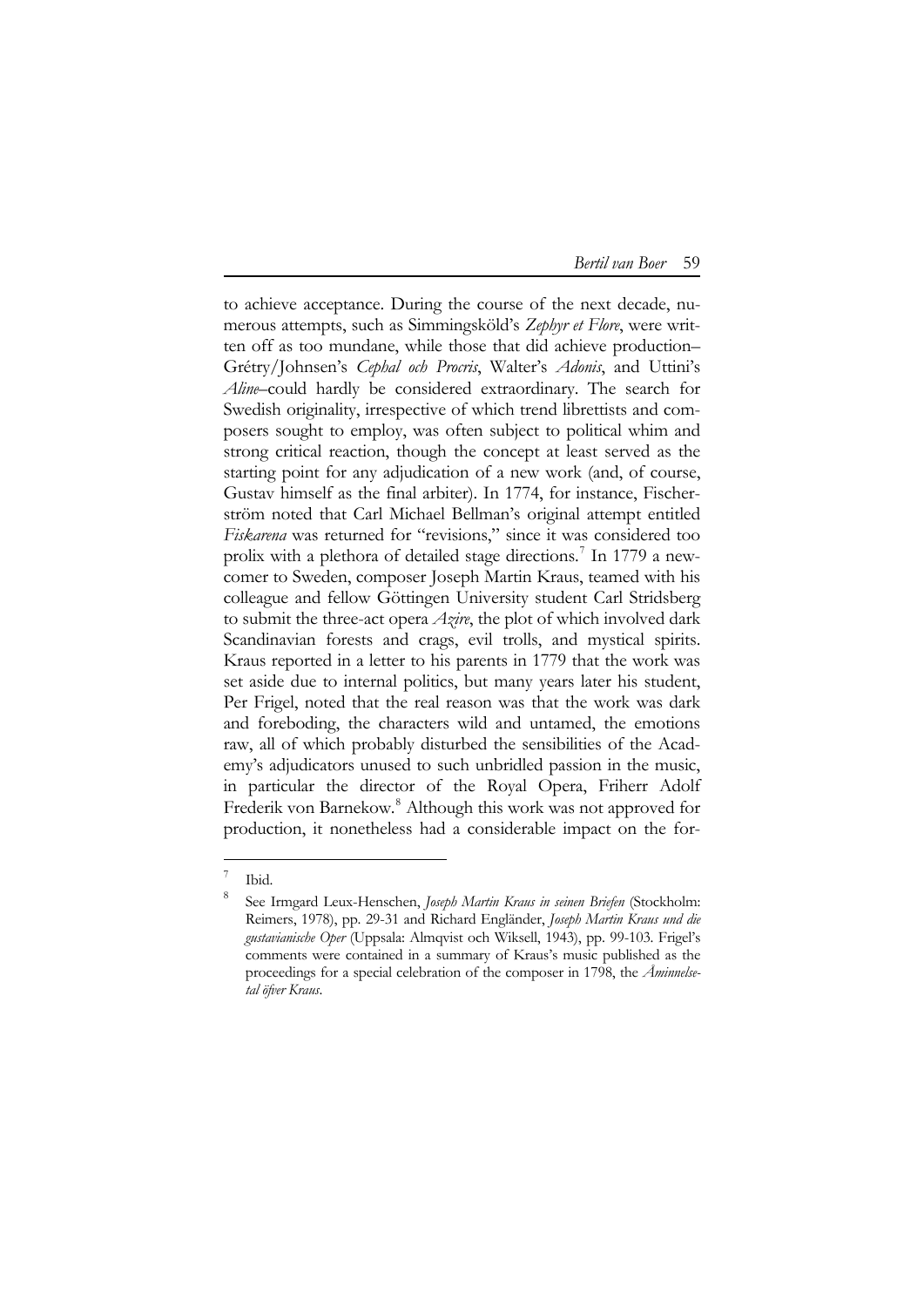<u>.</u>

tunes of its composer, who was eventually to obtain a second commission and, after its successful trial performance, both em-ployment and stature within the Gustavian cultural establishment.<sup>[9](#page-5-0)</sup>

The rejection of *Azire*, however, may have been the last gasp of the more conservative element within the adjudicating bodies, for within two years a plethora of new works in the same emotional vein appeared on the heels of a new passionate literary style heralded by such poets as Thomas Thorild. In 1782 Frigel himself collaborated with notary Carl Pihlgren on a powerful emotional drama entitled *Zoroastre*, the same year as the visiting *Kapellmästare* Johann Gottlieb Naumann premiered the inaugural work for the new Royal Opera house, *Cora och Alonzo*, which was not only set in Peru of the Spanish conquest, it featured a new sense of emotionalism unfettered by conventional Classical operatic conventions, yet fully faithful to the new French (and Swedish in context) style of Gluck and Piccinni. Shortly after this work's successful premiere in the Fall of 1782, one of Sweden's most original, if extremely eclectic new poets, Bengt Lidner, began work on an opera in a similar style, yet tied heavily to the prevailing predeliction for Classically-inspired dramas. This was *Medea*, published in anticipation of the adjudicatory process and intended to result in a full-fledged opera production in 1784.

Of all of the literary figures, professional and amateur, active in Stockholm during the Gustavian period, Lidner was probably one of the strangest.<sup>1[0](#page-5-1)</sup>

<span id="page-5-0"></span><sup>9</sup> This was the opera *Proserpin*, with text by Johan Henrik Kellgren, whose court performance at Ulriksdal in 1781 led to Kraus being appointed *Vicekapellmästare*, as well as a commission for the opera *Aeneas i Cartago*. See Alan Swanson, "Kellgren's Libretto to Proserpin," *Gustav III and the Swedish Stage*, ed. Bertil van Boer (Lewiston, NY: Edwin Mellen, 1993), pp. 191-217.

<span id="page-5-1"></span>Relatively few studies of Lidner's life and works have been published. The first collection of his works appeared as the *Samlade Arbeten* in 1788, followed by the *Nyare Arbeten* (Stockholm: J. Lindh, 1793), with an expanded collected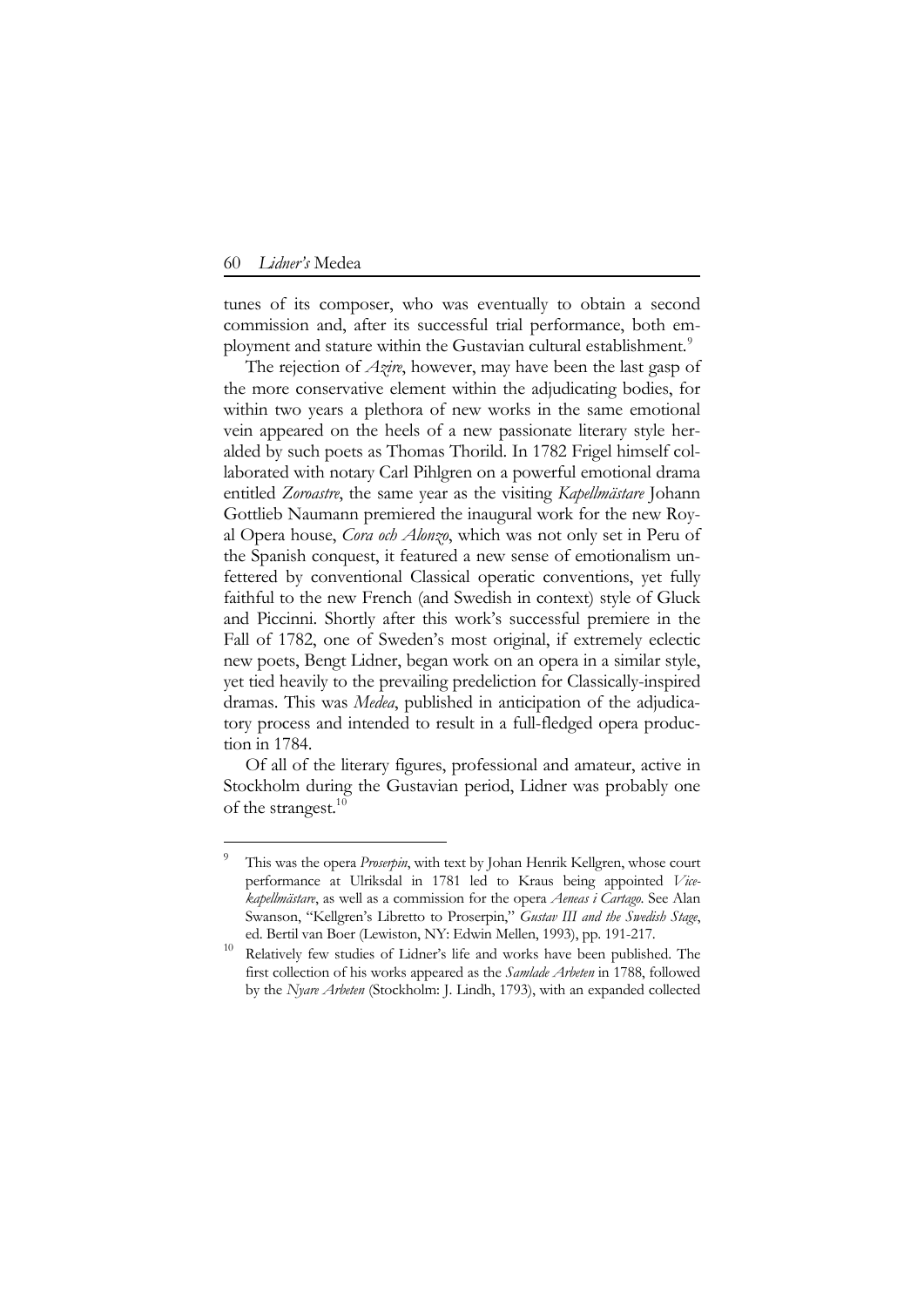

Bengt Lidner (1757-1793)

Born in Göteborg on 16 March 1757 to a middle class family, Bengt Lidner lost his father and his only brother at the age of four. His mother remarried a cousin, Samuel Aurell, an accountant with the Swedish East India Company. She died when Lidner was only fourteen, which meant over the next several years that he grew up

edition entitled *Lidners Samlade Arbeten* in 1812 (Stockholm: Carl Delén). During the nineteenth century, Karl Warburg published *Lidner: Ett bidrag till Sveriges litteraturhistoria* (Stockholm: P.A. Norstedt, 1889) but the only modern biography of note is the small tome by Lennart Josephson in the *Svenska författare* series entitled simply *Bengt Lidner* (Stockholm: Natur och Kultur, 1947; rev. 1966). The last is, of course, well-written, if meant for a more general audience. A good current biography is still much needed; a basic bibliography can be found at the end of this essay.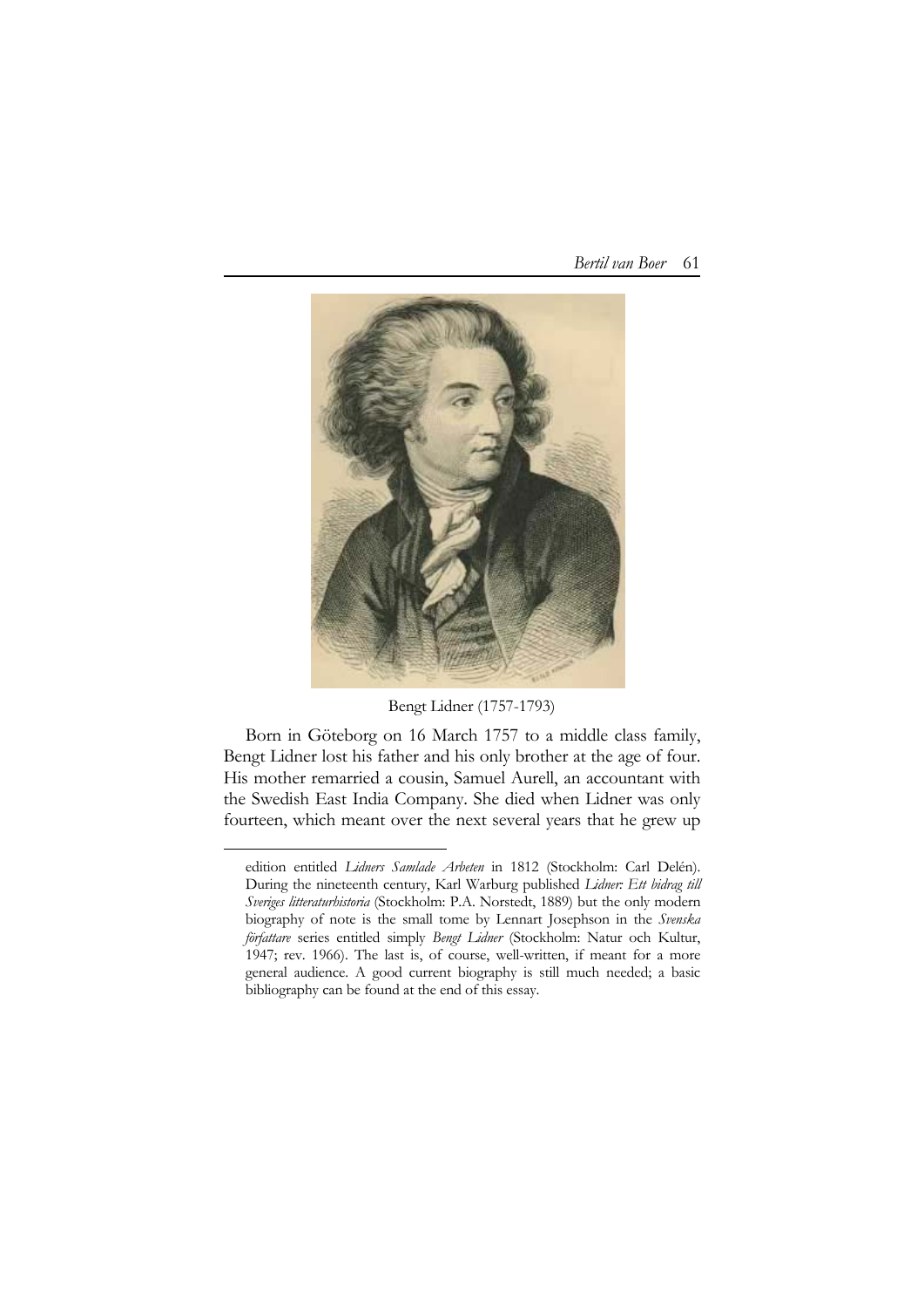under the protection of both a step mother and father. This unsettled life experience left him with an almost fantastical view of religion and a very Freudian relationship with his late mother. His own education, however, proceeded at a rather normal pace; as a student at the Göteborg Gymnasium, Lidner showed himself to be good though not exceptional.<sup>[1](#page-7-0)1</sup> In 1770 he matriculated at Lund University, published his earliest poetry, and participated in the academic life rather more fully than was normal or prudent. Here he became known as an eccentric profligate. An anecdote from this time narrated by Lennart Josephson portrays Lidner using money earned from a funeral ode to buy new clothes, oddly all in white. This brilliant and dashing figure lasted only a short number of hours before he was found dead drunk in the gutter half-naked and covered in mud.1[2](#page-7-1) In 1776 he became a seaman on the *Finland*, but jumped ship in Capetown on the way to China, making his way back to Göteborg by conning a returning Swedish merchantman into taking him on as a non-paying passenger. There he was befriended by Patrick Ahlströmer, one of Gustav's courtiers, who sent him to the University of Greifswald, where a thesis on the benefits of the American revolution soon embroiled him in controversy.1[3](#page-7-2)

<span id="page-7-0"></span>The oft-quoted "reason" for Lidner's literary gifts-that one day at the age of ten he received a sudden blow to the head, finding it afterwards easy to learn things–seems to be a self-inflicted fantasy. As Josephson notes (*Lidner*, p. 11), this story has no corroboration and its origins only in Lidner's own statements of self-aggrandizement. This is also the view of Herman Lindqvist, who noted drily that, "such a sound must have resonated throughout the classroom." See Herman Lindqvist, *Historien om Sverige* (Stockholm:

<sup>&</sup>lt;sup>12</sup> Josephson, *Lidner*, pp. 12-13.

<span id="page-7-2"></span><span id="page-7-1"></span><sup>13</sup> This work was *De jure revolutionis americanorum*. Although well-written and wellargued, the conservative faculty did not accept it. His apologia to Ahlströmer–that he did it out of "fear for His Majesty [e.g. Gustav III]"–was not deemed reliable, but his patron did not abandon him.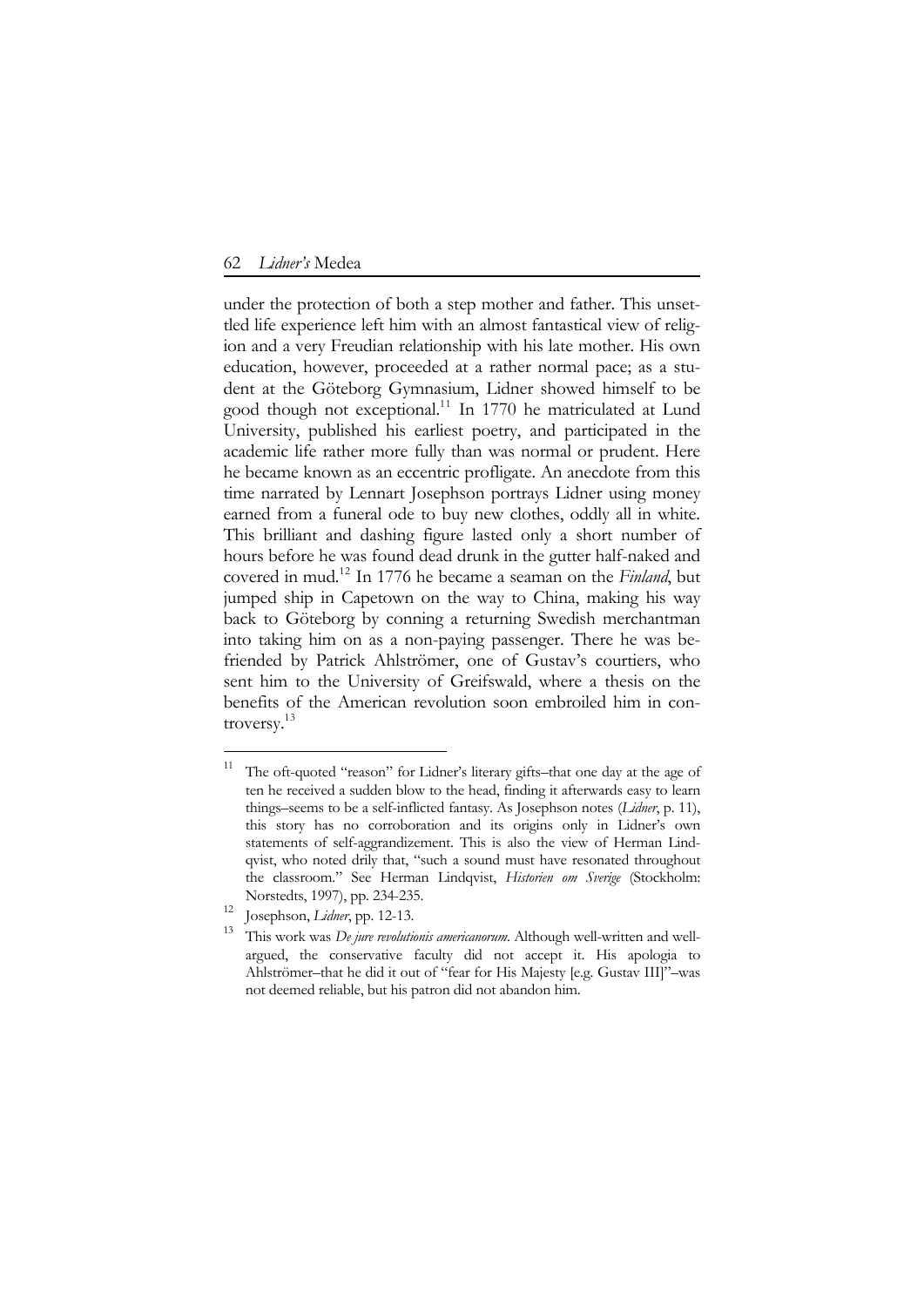| Bertil van Boer | 63 |
|-----------------|----|
|-----------------|----|

After a few years in Rostock in Swedish Pommerania, during which he wrote four dramas, he returned to Stockholm at the age of twenty-two. In 1781 he was awarded a travel grant by the King after plaguing him with laudatory poetry, and journeyed to Paris, where he became the secretary to the ambassador, Gustaf Philip Creutz. Creutz, a celebrated poet in his own right whose pastoral epic *Atis och Camilla* had been a perennial favorite in Sweden, took Lidner under his wing, began a collaboration on an opera text entitled *Rustan och Mirza*. He was rewarded by his protegé destroying and stealing his own books and personal effects for ready cash. In 1782 after only a few months, Creutz wrote to Gustav III about his dissatisfaction with the dissolute behavior and in short order the poet was sent home in disgrace.<sup>1[4](#page-8-0)</sup>

Lidner's literary efforts in Paris went contrary to his Bohemian lifestyle, for he began to write large-scale works for the stage, such as the drama *Eric XIV*. Upon his return to Stockholm, he entered a period of almost frenetic activity, producing in the next several years his best works, *Året 1783*, *Grefvinnan Spastarnas död*, and the libretto for the opera *Medea*. Although in disfavor with the King for his alleged sins committed in Paris under the protection of the Swedish ambassador and his mentor, he continued to ply the court, including the King himself, with laudatory poetry in the hopes that the favor would be restored and his real work recognized.<sup>1[5](#page-8-1)</sup> In so

<sup>14</sup> See Josephson, *Lidner*, pp. 28-29 and Lindqvist, *Historien*, pp. 236-237.

<span id="page-8-1"></span><span id="page-8-0"></span><sup>&</sup>lt;sup>15</sup> Much of Gustav's reaction can be blamed on Creutz, who refused to release *Rustan och Mirza* for publication, claiming that Lidner had plagiarized much of the text for *Medea*. Even more scurrilous rumors were begun by the erstwhile ambassador that Lidner was used only as a copyist, that he had continually lied about his involvement in *Rustan*, and that his crimes were far greater than could be revealed. Josephson (*Lidner*, pp. 28-29) discusses this as an apologist for both sides. While one can dismiss out of hand Creutz's accusations regarding Lidner's opera, it is clear that the latter did nothing to refute the charges beyond a continual series of pleading and awkward laudatory poems to the King. These pitiful efforts were rebuffed.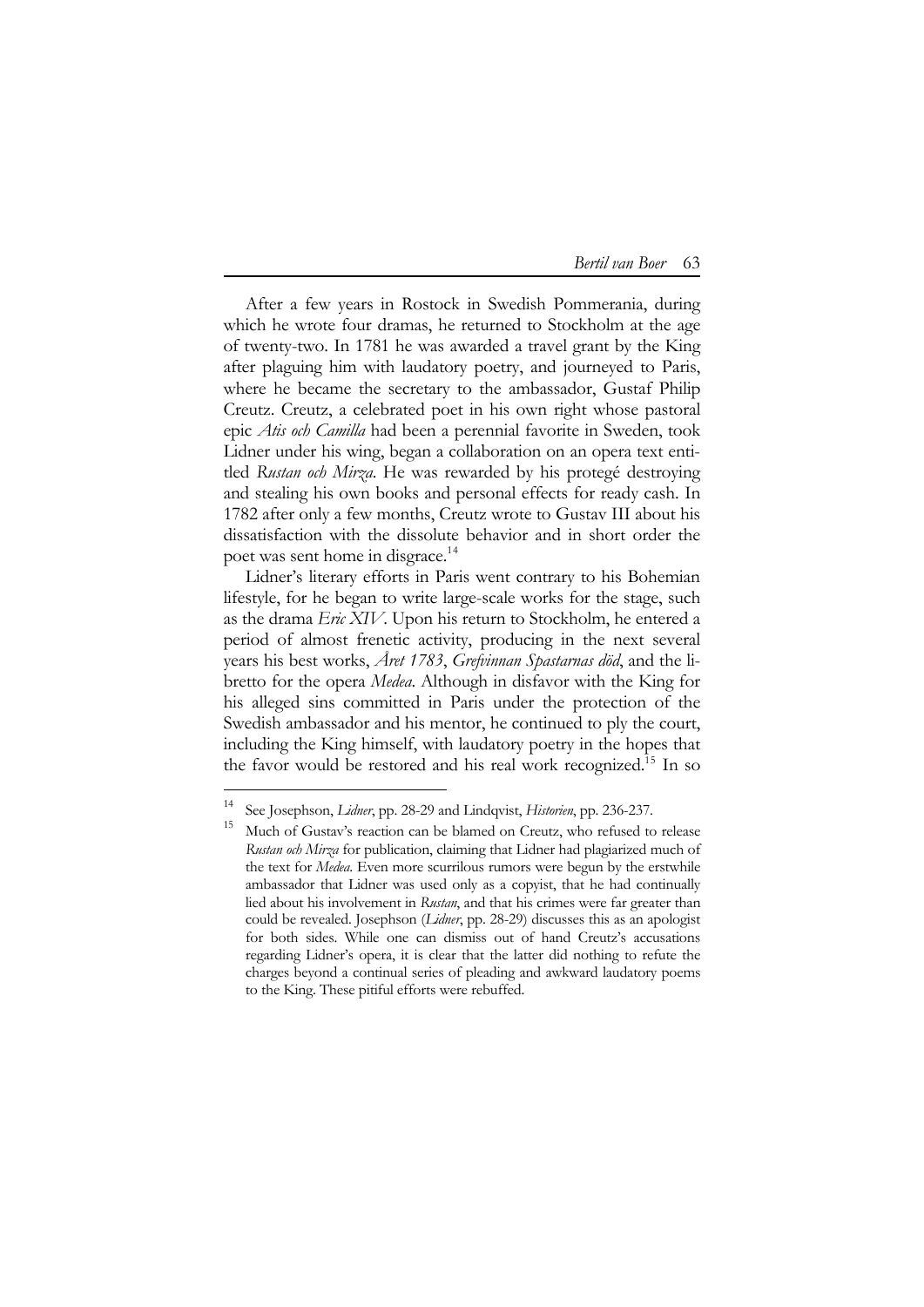doing, he created one of the most significant opera texts in Gustavian Opera.

In 1784 he published–or was allowed to publish–the libretto for a Classical story that embodied raw and violent emotion. This was *Medea*, based upon the Greek myth and reworked into what the author considered a form suitable for the newly-emerging emotionally-charged texts of the Swedish main stage. The opera was conceived as a grand work in three acts with the following plot:

Act I: Medea, Princess of Colchis, stands at the harbor in Corinth viewing the preparations for the wedding of the daughter of Creon, Creusa, to her estranged husband Jason. Her confident Rhodope tries to comfort her by placing the blame for her situation on Jason, but Medea is torn between her feelings and the sorrow of being forced into exile by Creon and Acast, the King of Thessaly. Jason and Creusa enter to the glad cries of the townsfolk and warriors. As their praises are being sung, a sudden storm approaches driving them all towards the city. Medea sees this as an ill omen portending vengeance. Jason arrives and she attempts to persuade him not to abandon her and her two sons. He rejects her impassioned plea, telling her to vanish into exile quietly. The scene changes to a room in the palace, where shepherds sing of Jason's new love.

Act II: Medea meets Rhodope in a moonlit courtyard in Creon's palace. Her confident tells her that to remain in Corinth only increases her woe, since Jason is not worthy of her love. As Medea fall asleep on a grass sward, Jason appears and falls asleep beside her. The scene changes to a park in Colchis with a dragon guarding a large globe; in a series of pantomime scenes the entire episode of the Argo and the theft of the golden fleece is reenacted. The dream ends with Medea sailing away from her homeland on Jason's ship. The following scene shifts to Jason's dream in which Medea points a dagger at the chests of his chil-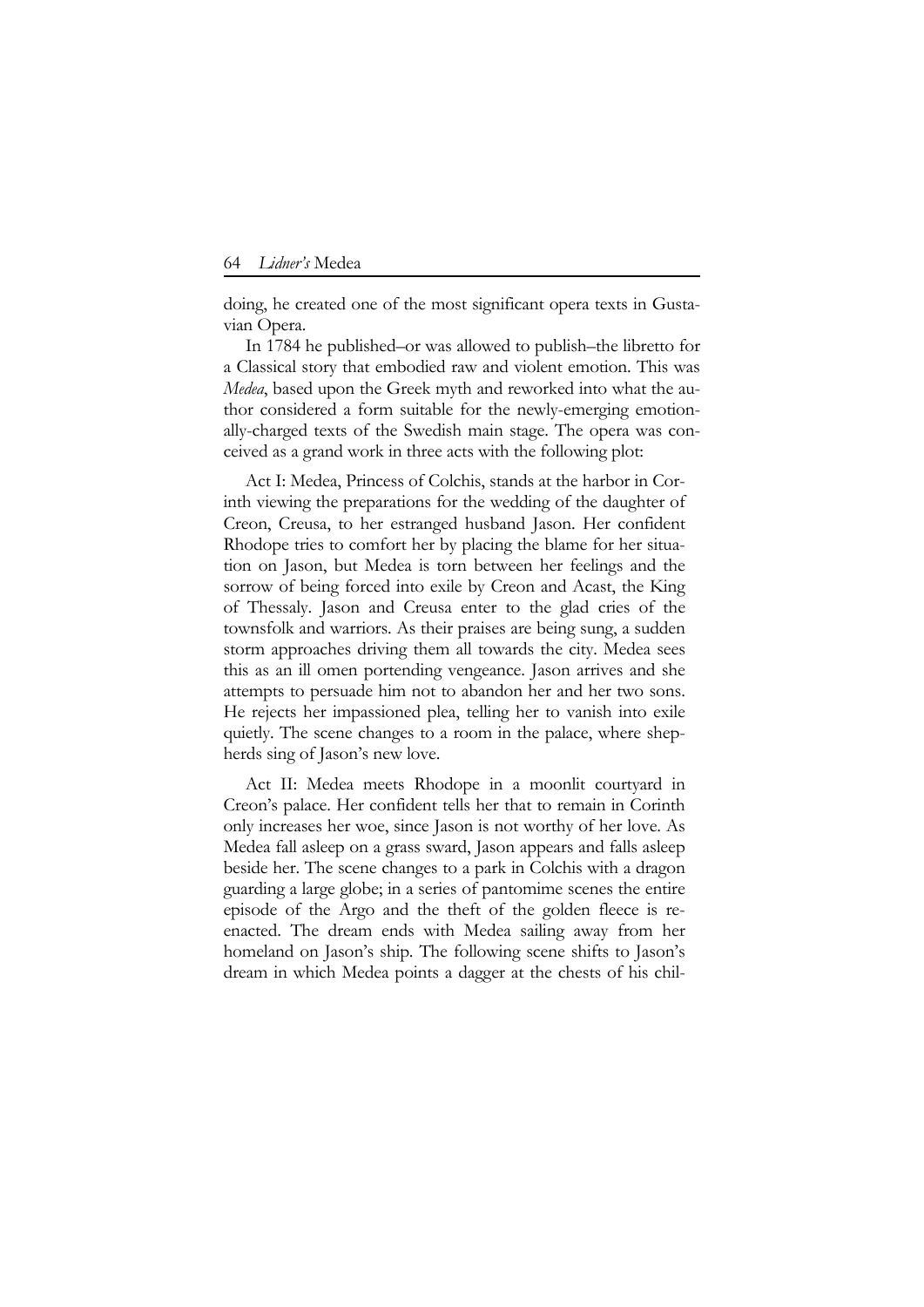| Bertil van Boer | 65. |
|-----------------|-----|
|-----------------|-----|

dren while calling upon Jupiter. Both awaken and Medea attempts once more to throw herself at Jason. He rejects her again, causing her to curse him for his faithlessness. Calling upon the eternal powers, she invokes the Furies amid earthquake and lightning. They appear and carry her off to the underworld, where Hecate gives her a poisoned robe of purple as a gift for Creusa in revenge for the insult. In Juno's temple Rhodope presents Medea's sons to the goddess. Medea appears seeming on the verge of death after her brief sojourn in Hades. She gives Rhodope the robe as a gift for Jason's new wife and then struggles between her love for her children and the desire to eradicate Jason's blood from the earth. She tells her sons to flee, but they disobey.

Act III: Acast dismisses Jason's fear about impending doom by telling him his future as his heir. The soldiers greet a herald who has brought news of the wedding by offering him wine. As they celebrate the soldiers of Thessaly attack and overwhelm the Corinthian guards after learning that Medea's gift has killed Creusa. Medea and her sons flee the wrath of Acast by hiding in the temple of Juno. After sending Rhodope away, she grabs both her sons and runs out of the temple. Jason appears armed for revenge when he sees Medea in a chariot drawn by dragons, her two sons at her side. She remonstrates against him for his faithlessness, and in the heat of the moment stabs her sons, tossing their corpses into Jason's arms. The priests of Juno enter and cover the bodies of the two children. Medea appears in the air above the city; cursing it, it bursts into flames as the population mourn their tragedy.

The story is powerful and poignant, allowing not only for the requisite interaction between the characters, but also for large amounts of dramatic ballet and choruses, all of which combine to make this text a monumental work of epic proportions. In his in-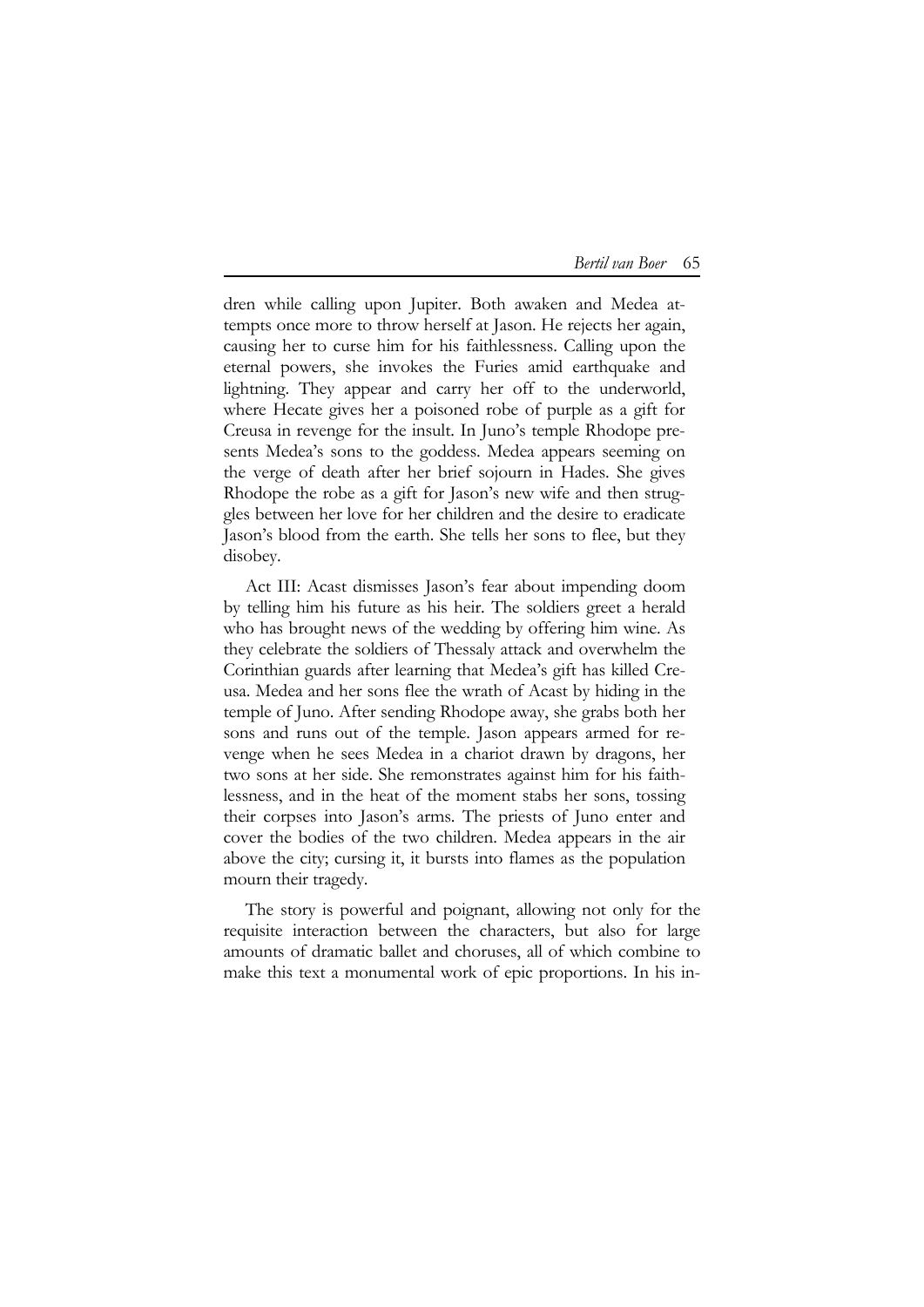troduction to the printed text, which he purposefully entitles a "*Svenskt Original* [Swedish Original]," Lidner takes great pains to show that his work is a direct descendant of the plethora of Classical (and sometimes modern) plays on the subject by Euripides, Ovid, Seneca, and Corneille, while at the same time proclaiming proudly: "I have not borrowed a single bit of any of these."1[6](#page-11-0)  Boasting that he was beholden to no "mortal," the author stated his sole purpose in writing the work: "The single piece of advice that is pertinent is to evoke tears, which means infinitely more than all of the rules of Aristotle."<sup>1[7](#page-11-1)</sup> One might be tempted to dismiss this as rash hyperbole, but there is no doubt that the author was primarily interested in the emotional interactions of the main characters, even as he set the stage for the well-known story by swiftly changing scenes, dream sequences, and special effects.

The principal figures are, of course, Jason and Medea. The former is characterized as a rather thoughtless, arrogant prig who abandons his wife and children in order to further his political alliances through a second marriage. He has only a single human moment when Medea appeals to his love of his children in order to affect a reconciliation: "Men Jason? Kärlek! Jason gråter?...Vid dina knän jag Dig besvär: Gif mig! Gif mig dit hjerta åter! Ur barmen af Caucas det ju ej huggit är [But Jason? Love! Jason crying? At your knees I beg you: give me! Give me your heart again! If from the bosom of Caucas it has not been chopped out]." His answer is a halting indecision as his heart wars with his ambition ("Medea! Mi-

<span id="page-11-0"></span><sup>16</sup> Lidner, *Medea*, [pp. 2-3]. Other authors mentioned are Quintus Ennius, Lucius Accius, and Hilaire-Bernard de Requeleyne, Baron de Longepierre (1769-1721), as well as works by Friedrich Wilhelm Gotter (a one-act melodrama set to music by Georg Benda in 1775) and Gaetan Vestris (1729- 1808), by which Lidner presumably refers to Vestris's well-known setting of Jean-Georges Noverre's *Médée et Jason* (1763) in Stuttgart in 1770/1775. Translations into English by the present author.

<span id="page-11-1"></span> $17$  Ibid., [p. 3].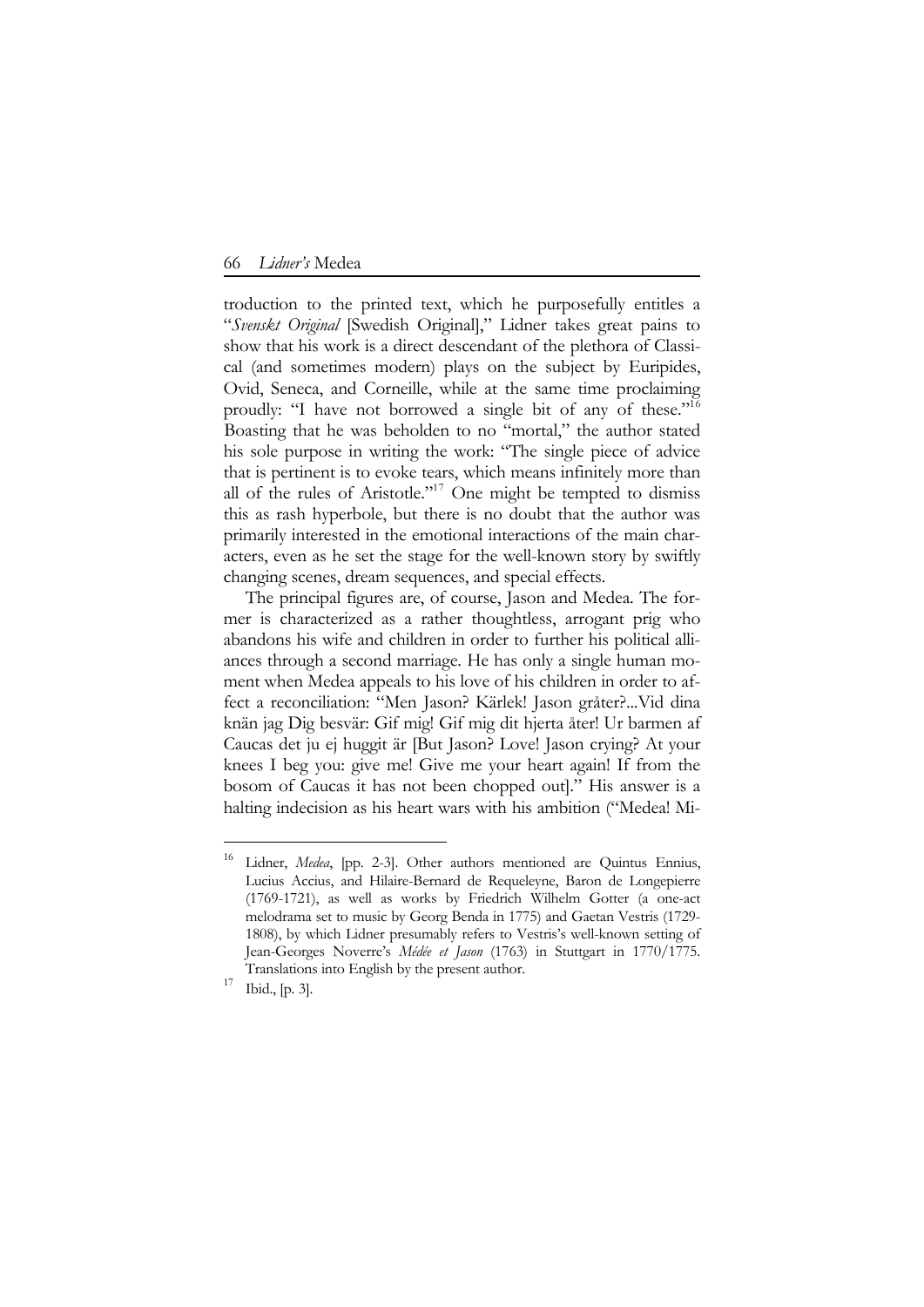na barn! Din eld mig brinner [Medea!, My children! Your fires burn me]!"), but in the end he twists this into a cold-hearted answer to her entreaties: "Ack! Kärlek har ju tidens vana:/Han flygtar nog; ej vänder om [Ah, love is like time/It moves onward, it does not turn back]." Medea, on the other hand, is a creature driven to depend entirely upon her emotions, a sort of female Werther, which present a continual duality in her psyche. When her friend Rhodope admonishes her to forget Jason and his treachery, she staunchly defends him, even though she has been terribly wronged. Even as he continually rejects her, sometimes brutally, she returns time and time again to persuade and excuse him, a Classical character in the modern mode of abused spouse. Her unfolding tragedy makes her personality all the stronger; the more adversity she faces, the more forceful she becomes until the entreaties lie on the fine line between love and hate where tears can represent sorrow or anger. In the sixth scene of the second act, Medea realizes suddenly that her attempts to regain Jason's love are futile, that he is more interested in political power than familial obligation. In an aria she invokes the powers of darkness, eliciting supernatural help as her motives turn to revenge:

> Fasans natt mit öga höljer, Hämden ryter i mit bröst; Månen vid dess hesa röst Uti måln sif hufvud döljer. Mig en svartsjuk kärlek följer. Med en het och grumlig våg Styx den sista ömhet släcker, Hvilken dold i hjertat låg. Hemska natt, som mig betäcker Med din fasa på mig fall!

[Night of horror shrouds my eyes, Vengeance rages in my breast;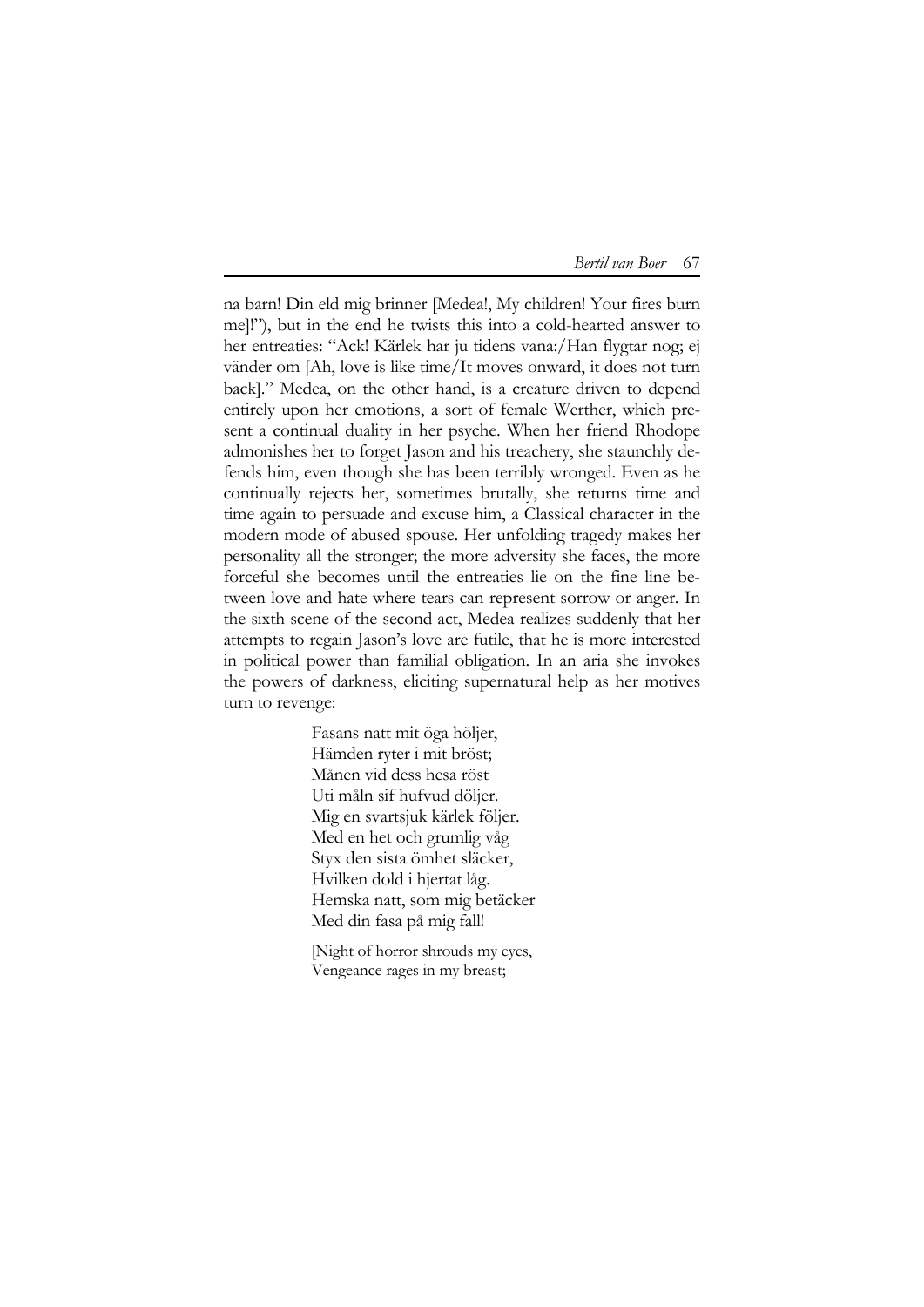The moon at its hoarse voice Hides its head in clouds. A jealous love follows me. With a hot and turgid wave The Styx has quenched the last tenderness, Which lay hidden in my heart. Terrible night that covers me Fall upon me with all your horror!]

The emotions are taut and palpable, the hate seethes from each line of the verse in an incantation of blackest rage. Although she has no qualms about her decision to murder Creusa by means of the poisoned robe, her children are another matter. After admonishing them to leave her, their cries melt her heart, and she resolves at the end of the second act to be their protector against what she perceives as Jason's potential revenge:

> Jag gråt! Din mor du gråta bör Att hon är mor, är alt hvad hon sig sansa hinner. Mit lif lik morgondag i Aethnas gap försvinner. Men hasten, låt oss fly! Hår skyddas vi ej mer; Fly svanen lik, som sig åt vida rymden ger, Då hon ej någon vass för sina ungar finner.

[I weep! Your mother, you should weep That she is a mother, has done all that can calm her down. My life disappears like dawn into the mouth of Etna. But hurry, let us flee! We are not protected here any more; Fly like the swan, who gives herself to the wide spaces When she does not find reeds for her brood.]

But here too her mixed emotions of protection and the desire to eliminate Jason's blood in revenge are resolved once he intervenes in the penultimate scene where she is carrying them off in her chariot, having saved them from being dedicated (read: sacrificed) to Juno. At his insistent cry "J mina Barn [You, my children]!" Medea makes the final disconnect with her former life, stabbing them and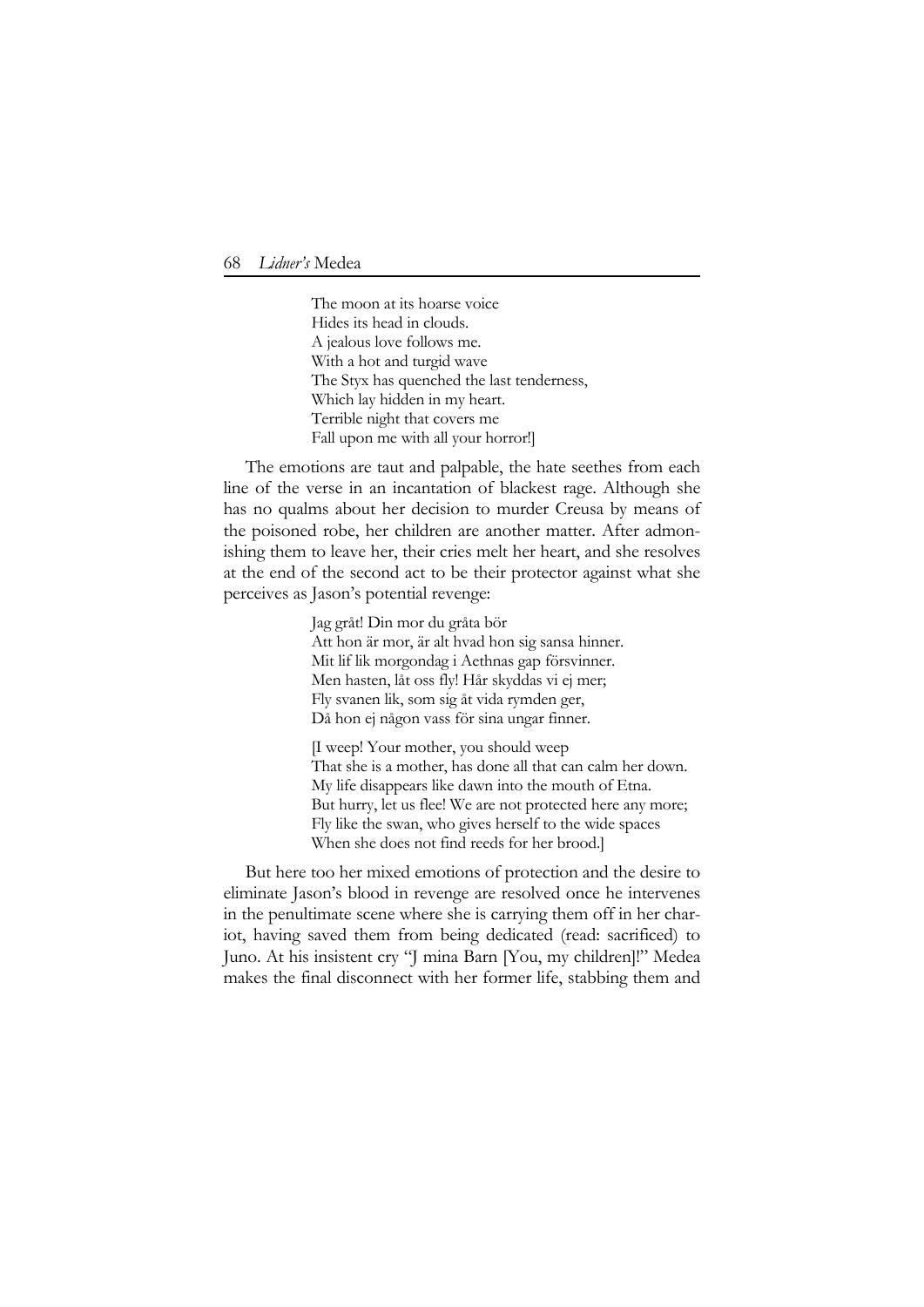throwing their bodies into his arms. With such a powerful personality, it is no wonder that the *seconda donna* in the tragedy, Creusa, appears only briefly and has no dialogue at all. The rest of the characters, with the exception of Rhodope, are equally insubstantial; although given dialogue, Jason's two sons are not even named, for example. Even Medea's confident is two-dimensional, appearing only to offer derogatory commentary or placating advice which the heroine simply ignores.

One of the most remarkable features of this text is that some substantial portions have been left for the pantomime ballet. In second act, for instance, the entire dream sequence is meant to be a dramatic ballet, in which in the third scene the entire story of the winning of the golden fleece is portrayed. This is a bonus for a composer, who would be expected to write extensive dramatic music in a style to complement Lidner's rather graphic scene instructions. This occurs also in the third act, where a pitched battle between the Corinthians and Thessalonians occurs on stage, and throughout the entire opera, Lidner provides extensive and detailed stage directions that, in the words of Josephson, "would not have offered any difficulties to the opera directors of the time."<sup>1[8](#page-14-0)</sup> Indeed, these would have allowed both performer and composer to have executed a well-planned work that would have had an integration rarely found in eighteenth century operas, where more generic texts and greater directorial freedom was the norm.

It is clear that this work is a fine text. The mix of poetry and prose dialogue, the plot development, and the scenic display are all calculated to draw the audience into the story. From a literary standpoint, only a few inexplicable shifts in the scene mar the smooth progress of the drama. One of these is the use of the *deus* 

<span id="page-14-0"></span><sup>18</sup> See Josephson, *Lidner*, p. 48. He states: "Medea skulle inte ha erbjudit några svårigheter för tidens operaregissörer. Det är inte ett läsdrama utan skrivit för att uppföras och det bör bedömas därefter."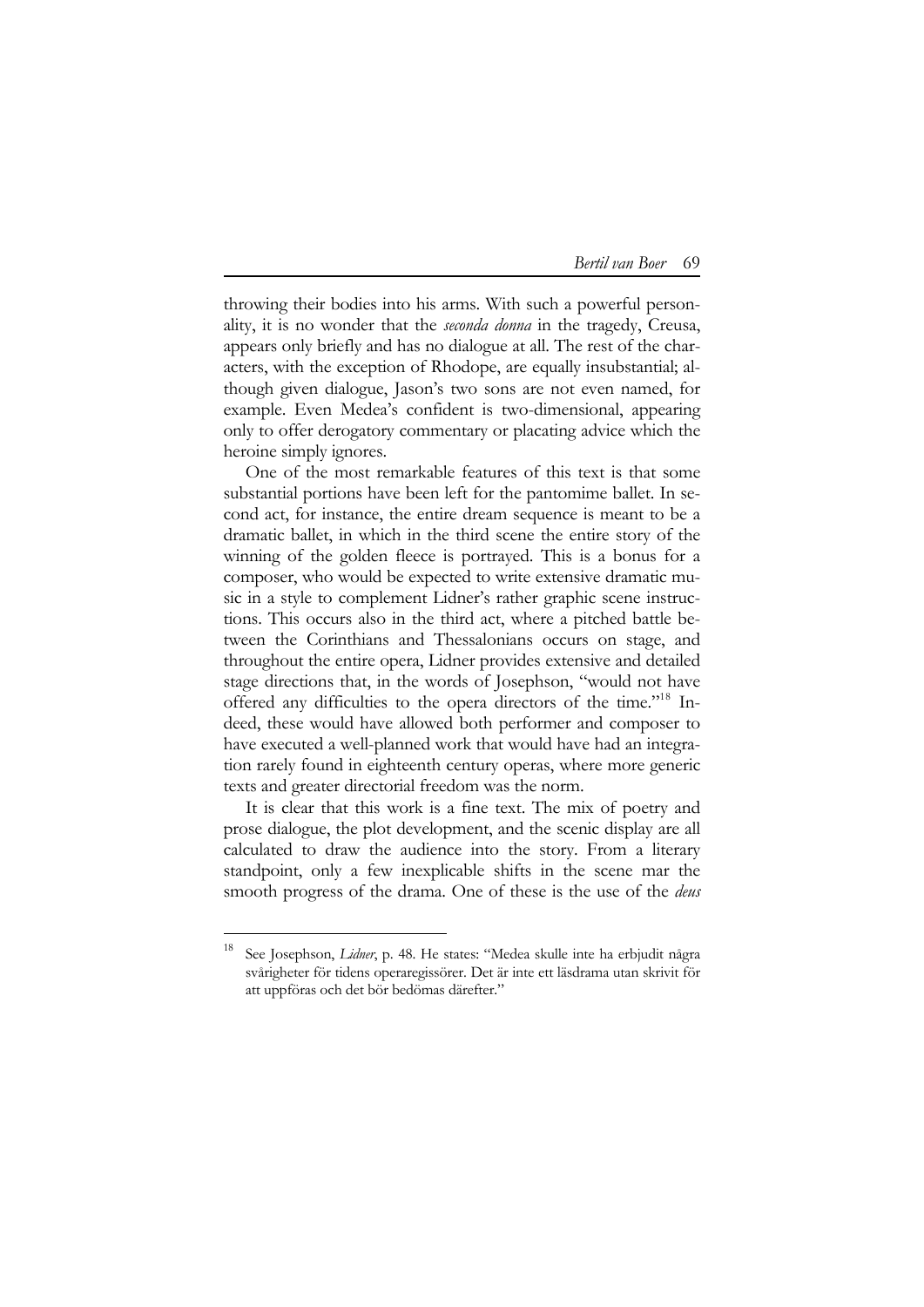<u>.</u>

*ex machina* in the second act where Medea is given the poisoned robe by Hecate. This is a departure from the original story where the vengeful Medea uses her sorcerous powers to thwart Jason's marriage; by making the demons of the underworld indirectly responsible for the murder of Creusa, Lidner seeks to excuse Medea's motivation, in reality making her a double victim of both Jason's rejection and a tool of darkness. Another comes in the third act where, in the middle of the nuptial celebrations, the Thessalonian soldiers abruptly attack their Corinthian hosts, overwhelming the city and subjugating the people. Lidner, so focused on the interpersonal tragedy of Medea, provides no dramatic preparation for this catastrophic event; there is no intimation of this event apart from a brief, vague threat uttered by Acast at the beginning of the act. These inconsistencies are, however, not so problematic as to mar the well-written and musically-adept text.

*Medea* was destined not to be set to music, despite the advantages it had as a literary-musical text. Although Lidner himself was an amateur composer, the complex libretto was clearly beyond his meager talents, and because it was perhaps never submitted either to the Vitterhetsakademi or the Royal Academy of Music, opportunities for advancement were not forthcoming. Then too, he dedicated the published libretto to the Crown Prince of Denmark, in addition to making a snide comment at the end of the preface directed to those in charge of adjudicating texts, which was not only politically awkward, but also cannot have insured much support for his effort.<sup>1[9](#page-15-0)</sup> But given the quality of the text, the question still remains why *Medea* was not set to music. It clearly fulfilled all of the criteria of a Classical Gustavian opera text: the drama is intense and

<span id="page-15-0"></span><sup>&</sup>lt;sup>19</sup> He states (Ibid, [p. 3]): "By the schoolmasters it will be eternally judged; those who weigh words, when they have the occasion, can but weep." This basically calls the members of the Royal Academy insensitive clods who are unable to discriminate between good texts and bad, an impolitic statement at best for a supplicant for approval.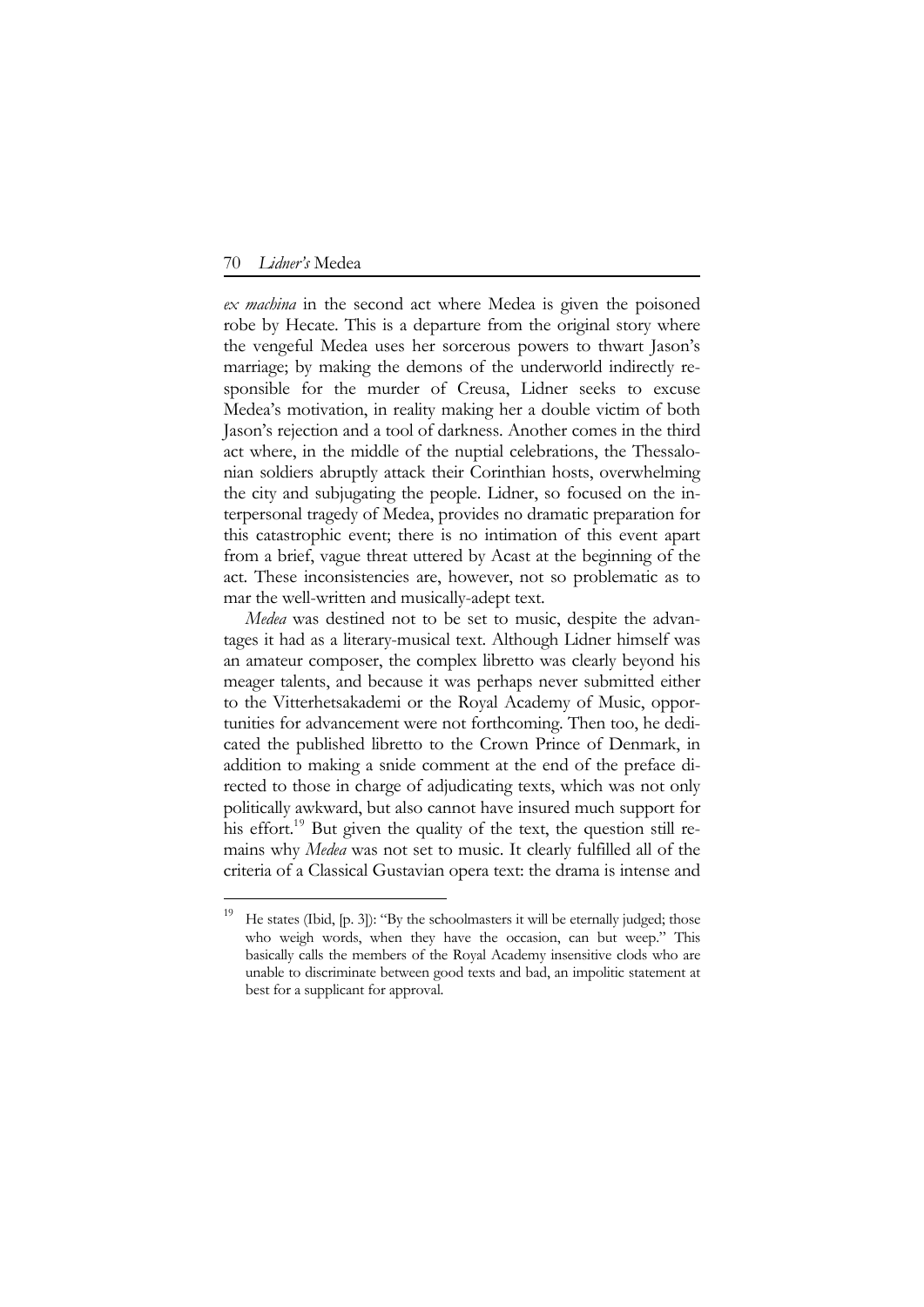| Bertil van Boer | 71 |
|-----------------|----|
|-----------------|----|

flows logically; there is ample opportunity for extra-musical display such as ballet and stage effects, all woven into the story in a seamless manner; the characters are delineated with acute human clarity so that the foibles and inevitable tragedy of the Greek tale are made manifest; and the language flows naturally with vivid imagery, subtle turns of phrase, and an almost musical sense of poetic diction. In other words, from virtually every aspect, the libretto is most ideal as the foundation for the hand of the composer, regardless of the superficial political importunities of its author. Moreover, the telling of the story is highly original; one can take the author's word in the preface that he did not "borrow a single bit" from these predecessors.<sup>[20](#page-16-0)</sup> The reasons for leaving this "half-finished" include several possibilities. The contretemps between Creutz and Lidner, in which the former accused him of excerpting wholesale portions of *Rustan och Mirza* into *Medea*, may perhaps have had some validity, though it is hard to see where such may have occurred, given the linguistic disparity between the two authors. The disgrace with which he was sent home to Stockholm in 1783 and Gustav's subsequent distancing from the mercurial poet would also have had clear repercussions for the opera's success during the initial adjudication process, but need not have affected the final judgment. This alleged permanent fall into disfavor derailing the opera is contradicted by the publication of the libretto, which in turn meant that a certain official sanction must have been received from the Vitterhetsakademi, for there was no effort made to censure or withdraw it from public consumption.<sup>2[1](#page-16-1)</sup> It is also possible that Lidner's rather

<span id="page-16-1"></span><span id="page-16-0"></span><sup>&</sup>lt;sup>20</sup> See Lidner, *Medea*, [p. 3].<br><sup>21</sup> The usual final approval or disapproval came only after the entire work was set and read through by the Royal Academy of Music, although the Vitterhetsakademi generally approved the texts as the first step in the adjudication process. Such was apparently the case with both Frigel's *Zoroastre*, Johnsen's *Ismène och Ismenias* and Kraus's *Azire*. The first was apparently completed but for reasons unknown never mounted, the second completed, approved and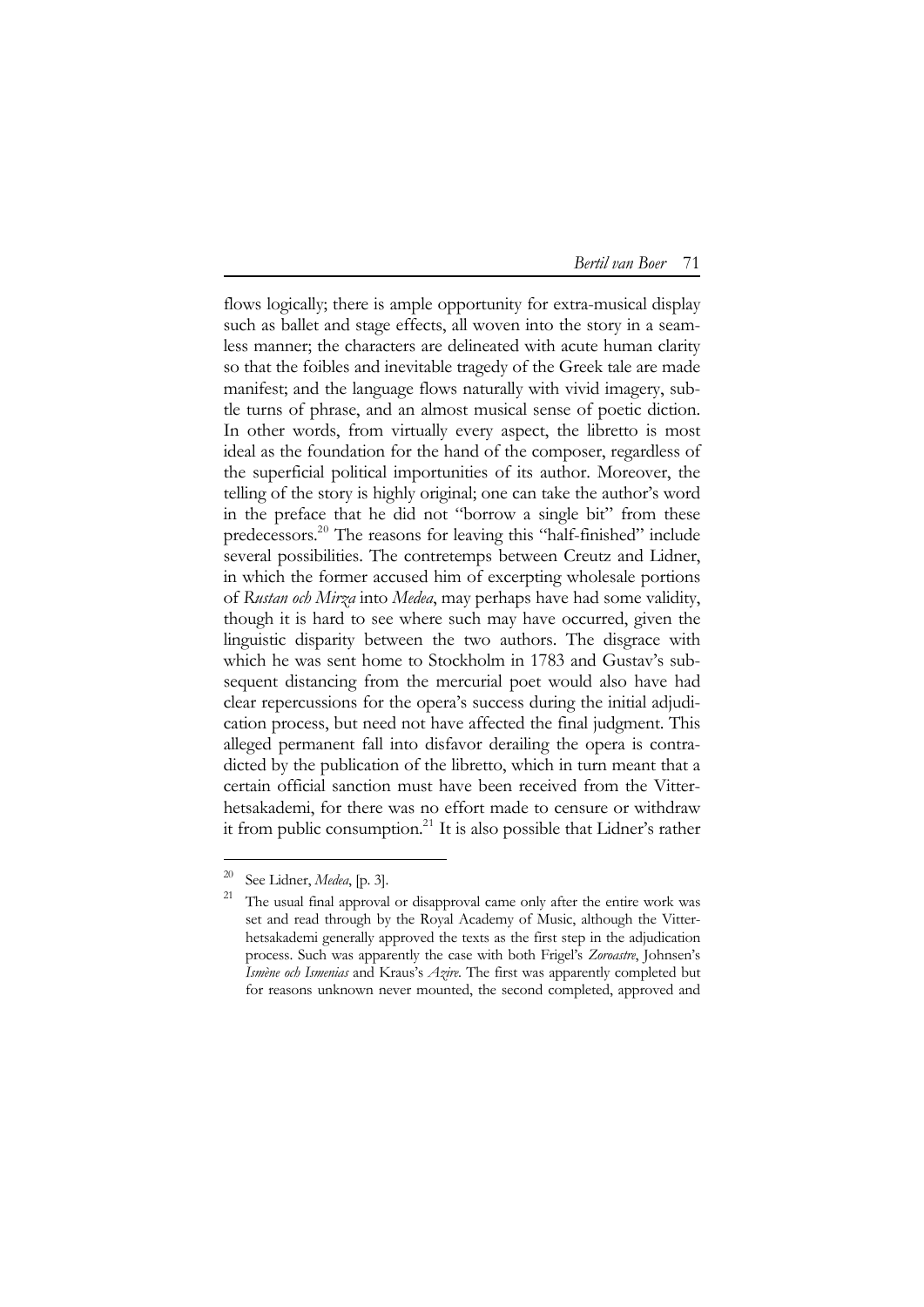<u>.</u>

Bohemian lifestyle and eccentricities contradicted the ideal of the writer that the King wished to demonstrate in his operas. Here the contrast between Gyllenborg, Adlerbeth, Leopold, and Kellgren would have been marked; all were staunch and upright members of Gustavian society, a status that Lidner never attained. This, in and of itself, however, ought not to have presented an impenetrable impediment for setting such a text, for Gustav was keenly aware of literary virtues, often to the point of allowing even efforts by less polished and more plebeian authors to be staged, whatever his views on the person himself.<sup>[2](#page-17-0)2</sup> Finally, Lindqvist suggests that it may have been that the violence of the work–the Thessalonian slaughter of Corinthians on stage to avenge the murder of Jason's new bride Creusa, the murder of Medea's two sons in a callous and violent manner, tossing their corpses into Jason's arms–might have been too graphic for Stockholm audiences. This is as may be, but in 1784 plans were underway for an equally tragic and graphic ending to Kellgren and Kraus's *Æneas i Cartago*, including a bloody battle and Dido's immolation. Moreover, Haeffner's *Electra* written some three years later is equally graphic and tragic in the concluding scene, where Orestes murders Aegisthes and Clytemnestra. The notion that every opera needed to end with a *deus ex machina* or *lieto fine* in Gustavian Stockholm is hardly consistent, and *Medea* must be seen as only one of several operas in which violence and tragedy conclude the work. The real reason may have been much simpler: there was no composer resident in Stockholm who would have been able to undertake its setting in a manner that would have been consistent with the power and imagery of the text.

scheduled but never performed due to the composer's demise, and the last set aside for political reasons–Barnekow and Kraus were not on friendly terms–though it did get the composer another commission, the opera

<span id="page-17-0"></span>*Proserpin*, in 1782, something that might well have occurred with Lidner.<br><sup>22</sup> Here, the obvious candidates are Carl Michael Bellman and Carl Israel Hallman.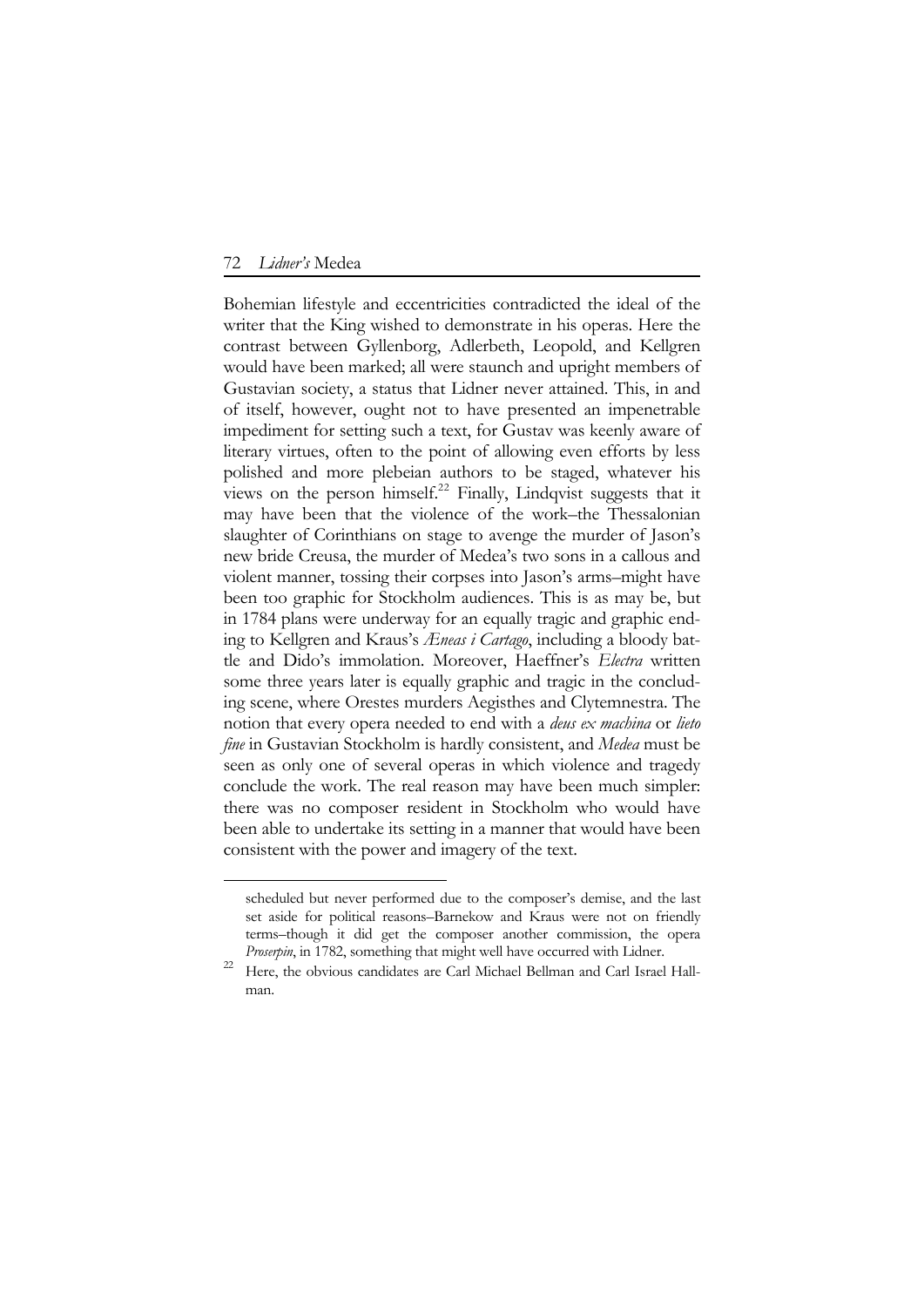In 1784, *Hovkapellmästare* Uttini was for all intents and purposes retired, and his older Italianate style would have in any case been unsuitable. Visiting *Kapellmeister* Naumann from Dresden had just completed *Gustaf Wasa*, an official nationalist opera, but had other duties for the Saxon court that precluded any such speculative settings or, for that matter, even a return to Stockholm. Other local composers, Carl Stenborg, Per Frigel and Johann Christian Friedrich Haeffner among them, had no official position as opera composers for the main stage; the first was writing simple comic works for his own theatre, the second was seen as an amateur whose first opera *Zoroastre* had not made it to production, and the last was only newly-arrived in Stockholm without any local experience in setting texts. Indeed, the only in-house person who might have been able to match his compositional style with the powerful text was the *Vice-kapellmästare* Kraus, who was away on a grand tour and in any case already deeply involved with Kellgren in revising *Æneas.* The only other composer who might have been capable was Abbé Vogler, but negotiations for his employment did not begin until the following year; moreover, the success of these would have been conditional on setting a text of a higher status than the un-tried Lidner libretto.<sup>[23](#page-18-0)</sup> With no suitable or capable composer at

<span id="page-18-0"></span><sup>23</sup> Negotiations for Vogler's employment commenced in 1785 while the composer was on tour in Amsterdam; a final agreement was not reached until the next year and included freedom to perform in public for his own benefit, as well as commissions for a prologue to Gluck's *Armide*, the nationalist opera *Gustaf Adolph och Ebba Brahe*, and incidental music to *Athalie.* Vogler's rather eccentric lifestyle would have been a perfect match for Lidner, and indeed the two hit it off almost immediately. Their first collaboration was a cantata, *Helig är Herren*, performed at the Catarina Kyrka on 20 July 1786. The text to this work was published in the *Samlade Arbeten*, p. 266. See Georg-Helmut Fischer, "Abbé Georg Joseph Vogler: A 'Baroque' Musical Genius," *Gustav III and the Swedish Stage*, ed. Bertil van Boer (Lewiston, NY: Edwin Mellen, 1993), pp. 85-87. As a note, Lidner thought Vogler one of the best composers of the age, noting "with Vogler's music, the angels gather to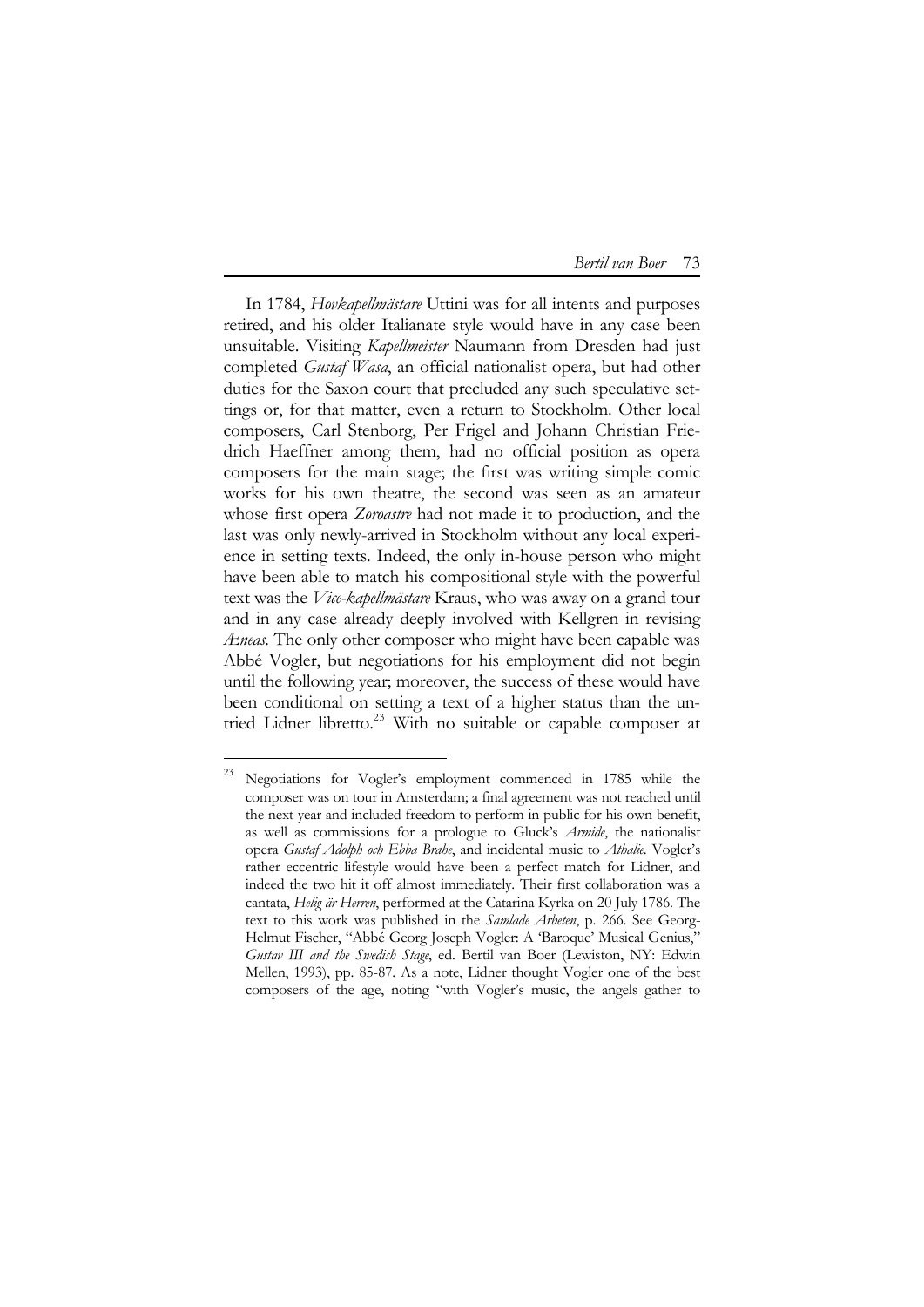hand, the text languished and was then forgotten, having been simply a case of poor circumstances rather than anything specifically to do with Lidner's status or the work's acceptability.

For the author, the failure of *Medea* to make the sought-after inroads into the ranks of performed Gustavian opera librettists, for whatever reason, appeared to be a rather bitter blow. He then turned to another form that intrigued him, the epic oratorio, hoping to have better success. His first effort, begun in 1785, was an ambitious work, *Yttersta Domen*, in which he completed three years later about the same time as he left Sweden for Åbo to resume a student life. He noted in the preface to this epic his disappointment:

 It has flattered me–why should I not say it–eternally flattered me to see two of my works translated in the language of the proud British. The French and one German poet has shown me the same honor in the year 1783. *Medea* ought to have been performed in London, and it would certainly have enjoyed an equal honor in my fatherland if, among other great errors, the titlepage had not also betrayed things most damna-bly in naming me as the author.<sup>2[4](#page-19-0)</sup>

While one might question the fantasy of an English "performance" of the opera, especially since no one set the work to music, it is clear that Lidner never accepted that the timing was poor. To him, the lack of fulfillment of its purpose and his subsequent in-

hover." See Josephson, *Lidner*, p. 46.

<span id="page-19-0"></span><sup>24</sup> See *Samlade Arbeten*, p. 171. "De har smickrat mig, hvarföre skulle jag ej säga det? oändeligen har det smickrat mig, att på den stolta Brittens språk se tvenne af mina Arbeten öfversätta. Fransmannen och Germaniens Skald hafva vista Äret MDCCLXXXIII samme heder. Medea torde i London vara uppförd; och hade hon säkert i mit Fädernesland njutit en lika ära, om ej, bland andra stora fel, hon äfven på Titel-bladet röjt det grusliga, att äga mig till författare."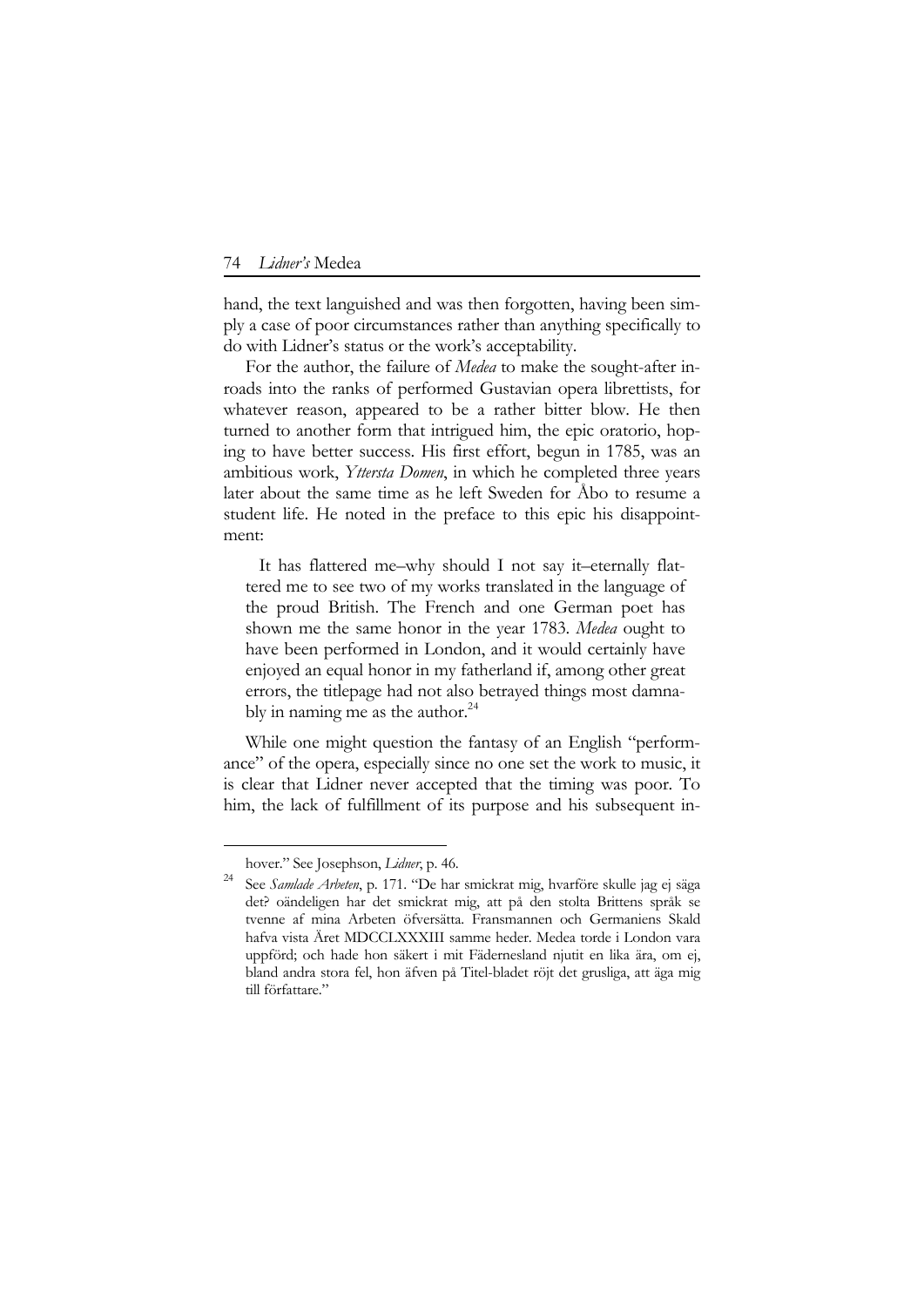ability to become one of the chosen Gustavian librettists were indications of a social and artistic chauvinism that he would be unable to overcome.

That is, of course, not been the judgment of history; authors such as Josephson, Lindqvist, and others have commented upon the extraordinary quality of *Medea* as a musical text, as noted earlier. All it lacked was a composer who could do it justice, and it was destined to remain a libretto whose possibilities as an opera of power and originality remained unfulfilled. It did, however, set the stage for the insertion of raw emotion and graphic imagery into the Gustavian opera; later works, such as Kellgren's later revision of *Æneas i Cartago* and Haeffner's *Electra* all owe their powerful dramatic foundation to *Medea*, which must be seen as the first of the dramatically intense texts of Swedish opera. While one today might lament that no one during Gustav's day was prescient enough to push this project forward, it is clear that its status as one of the greatest Gustavian operas never set has been well-deserved.